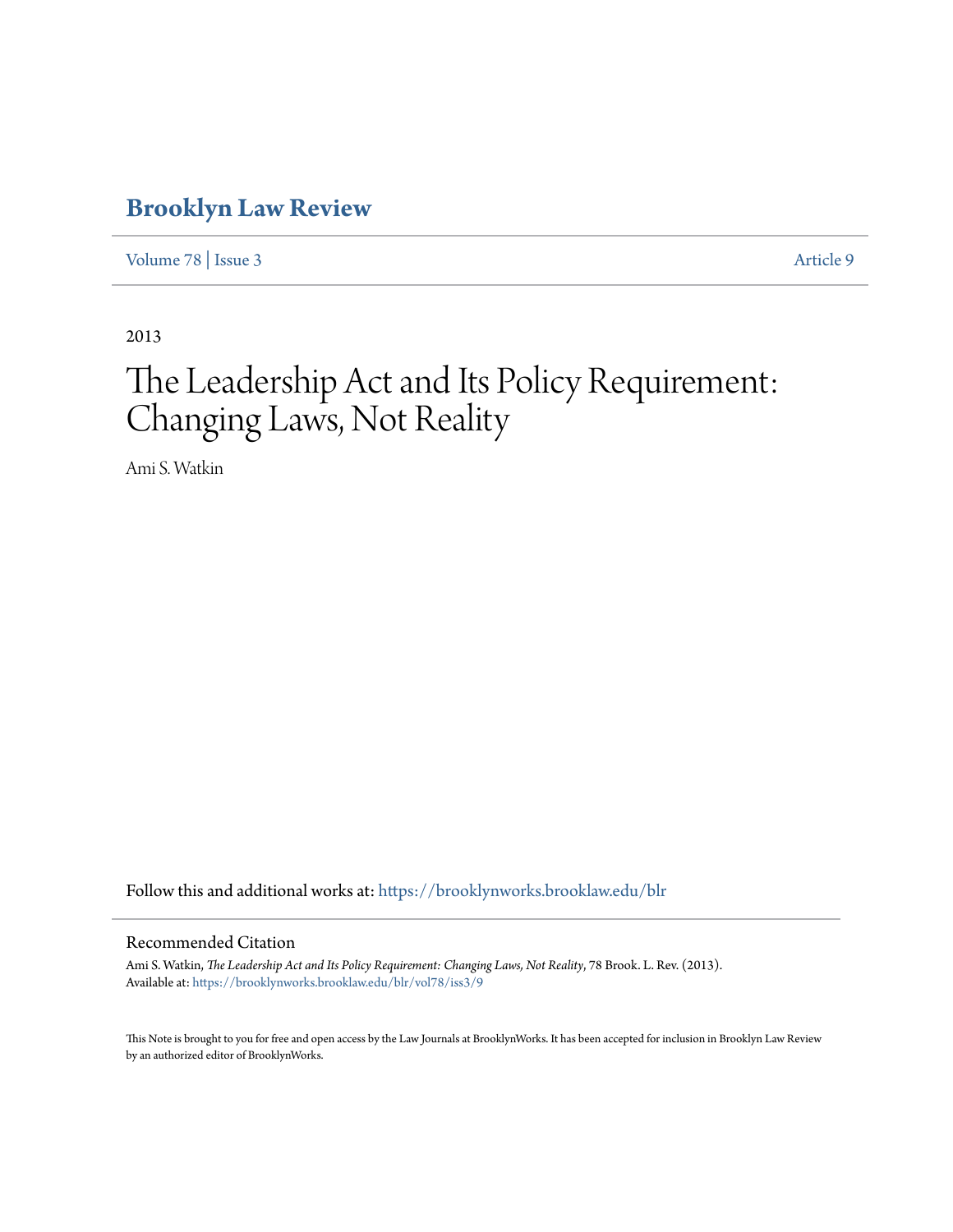# The Leadership Act and Its Policy Requirement

# CHANGING LAWS, NOT REALITY

*Our focus has to be on changing reality, not changing laws.*<sup>1</sup>

-Nicholas D. Kristof and Sheryl WuDunn

#### INTRODUCTION

 $\overline{a}$ 

In 2009 alone, 2.6 million people were newly infected with HIV.<sup>2</sup> With the aim of reducing the number of people contracting HIV/AIDS, Congress passed the United States Leadership Against HIV/AIDS, Tuberculosis, and Malaria Act of 2003 (Leadership Act), which provides funds to encourage partnerships between various members of the international community, including several nongovernmental organizations (NGOs).3 Such partnerships often take the form of NGO funding, $4$  administered through the U.S. Agency for International Development (USAID).<sup>5</sup> While this may sound straightforward, there is a catch.

Many of the international NGOs working on the ground provide programming to individuals who are identified as having a high risk of contracting HIV, such as sex workers. As a condition of Leadership Act funding, however, recipient organizations must affirmatively adopt a policy statement, which declares that the organization opposes prostitution and

<sup>1</sup> NICHOLAS D. KRISTOF & SHERYL WUDUNN, HALF THE SKY: TURNING OPPRESSION INTO OPPORTUNITY FOR WOMEN WORLDWIDE 32 (2009). 2

JOINT UNITED NATIONS PROGRAMME ON HIV/AIDS (UNAIDS), UNAIDS REPORT ON THE GLOBAL AIDS EPIDEMIC 16 (2010).

 <sup>22</sup> U.S.C. § 7601 (2006). While the Leadership Act contains funding and programs to eradicate HIV/AIDS, Malaria and Tuberculosis, the focus of this note is the portion of the Leadership Act that targets HIV/AIDS. The Leadership Act took effect in 2003, and Congress reauthorized the act in 2008. 22 U.S.C.A. § 7601 (West 2008). 4

The premise underlying such public private partnerships is that all parties can work together in order to best make use of each group's individual areas of expertise, thereby strengthening the overall impact of preventing and treating HIV/AIDS throughout the developing world. 22 U.S.C.  $§$  7621(a)(3) (2006).

 <sup>22</sup> U.S.C.A*.* § 7631(a) (West 2008).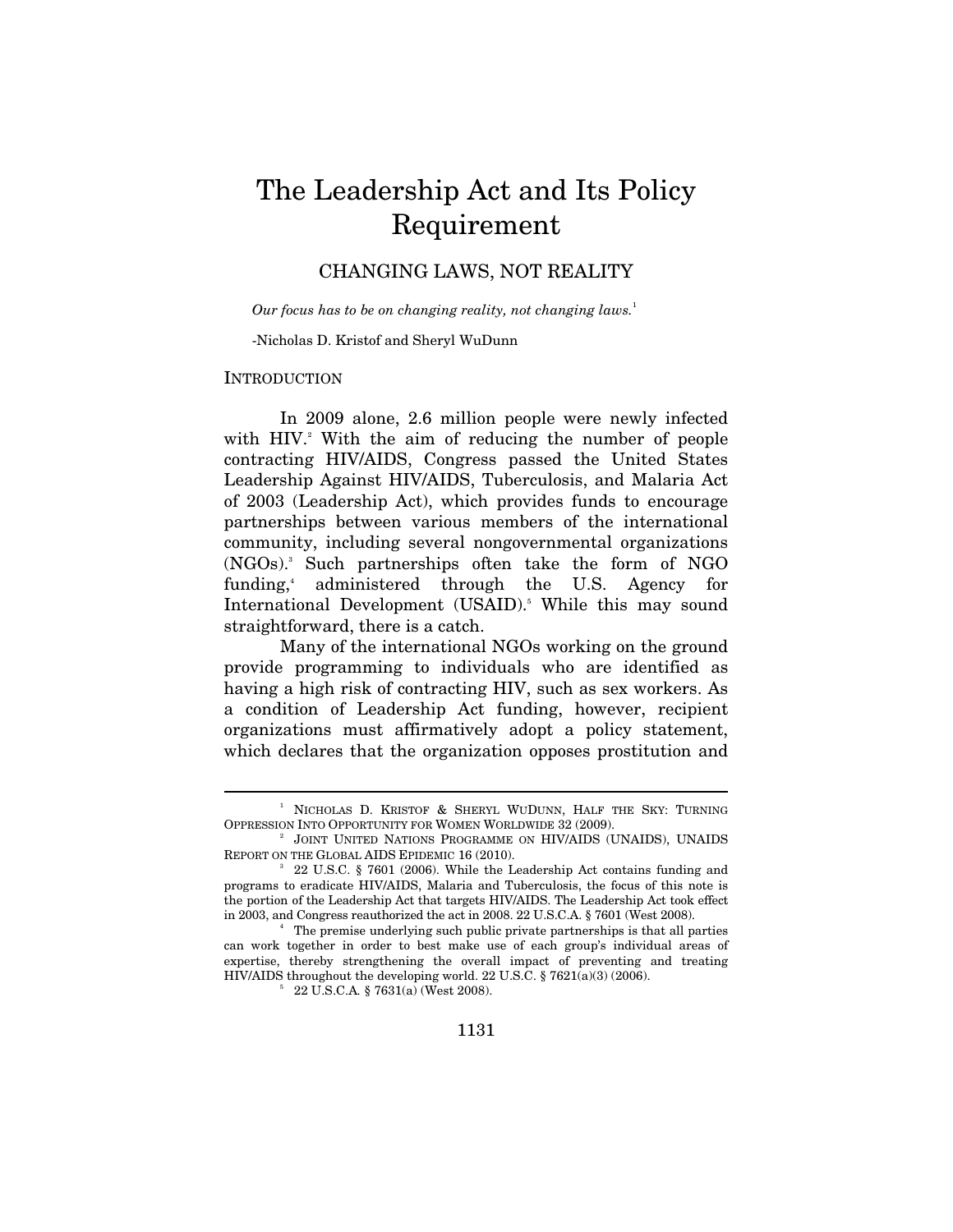sex trafficking (Policy Requirement).<sup>6</sup> Failure to adopt such a policy renders the organization ineligible for funding through the Leadership Act. $^7$ 

Pathfinder International (Pathfinder), the Alliance for Open Society International (AOSI), and DKT International (DKT) are among the NGOs that have received funding through the Leadership Act.<sup>8</sup> Through two separate lawsuits, these three NGOs have challenged the Policy Requirement's legitimacy under the First Amendment.<sup>9</sup> They claim that the Policy Requirement violates the First Amendment by imposing an unconstitutional condition on the receipt of Leadership Act funds.<sup>10</sup> The outcomes of those suits have resulted in a circuit split, which will soon be resolved by the Supreme Court.<sup>11</sup>

In *DKT International*, *Inc. v. U.S. Agency for International Development*, the U.S. Court of Appeals for the District of Columbia Circuit held that the federal government could constitutionally require its agents to convey a specific message and similarly require the agents to refrain from participating in contrary behavior or communicating a contrary message.12 In contrast, in *Alliance for Open Society International v. U.S. Agency for International Development* (*AOSI*), the U.S. Court of Appeals for the Second Circuit found that the Policy Requirement raised significant constitutional concerns, and it therefore upheld preliminary injunctions enjoining USAID from enforcing the Policy Requirement against Leadership Act funding recipients.<sup>13</sup>

This note examines the inherent contradictions that exist within the Leadership Act and how the statute's Policy Requirement not only unconstitutionally impinges upon grantees' First Amendment rights but also undermines the very aim of the Leadership Act itself—preventing the spread of HIV/AIDS. By forcing grantees to adopt the government's antiprostitution stance, the Leadership Act effectively blocks NGOs from working with a high-risk group that would likely benefit

 $^{6}$  22 U.S.C. § 7631(f) (2006).

*Id.*

<sup>8</sup>  *See* Alliance for Open Soc'y Int'l, Inc. v. U.S. Agency for Int'l Dev., 651 F.3d 218 (2d Cir. 2011), *cert. granted*, 133 S. Ct. 928 (2013); DKT Int'l, Inc. v. U.S. Agency for Int'l Dev., 477 F.3d 758 (D.C. Cir. 2007). 9

<sup>&</sup>lt;sup>9</sup> Alliance for Open Soc'y Int'l, 651 F.3d at 225; DKT Int'l, 477 F.3d at 759.<br><sup>10</sup> Alliance for Open Soc'y Int'l, 651 F.3d at 225; DKT Int'l, 477 F.3d at 759.<br><sup>11</sup> See Alliance for Open Soc'y Int'l, 651 F.3d 218, cert.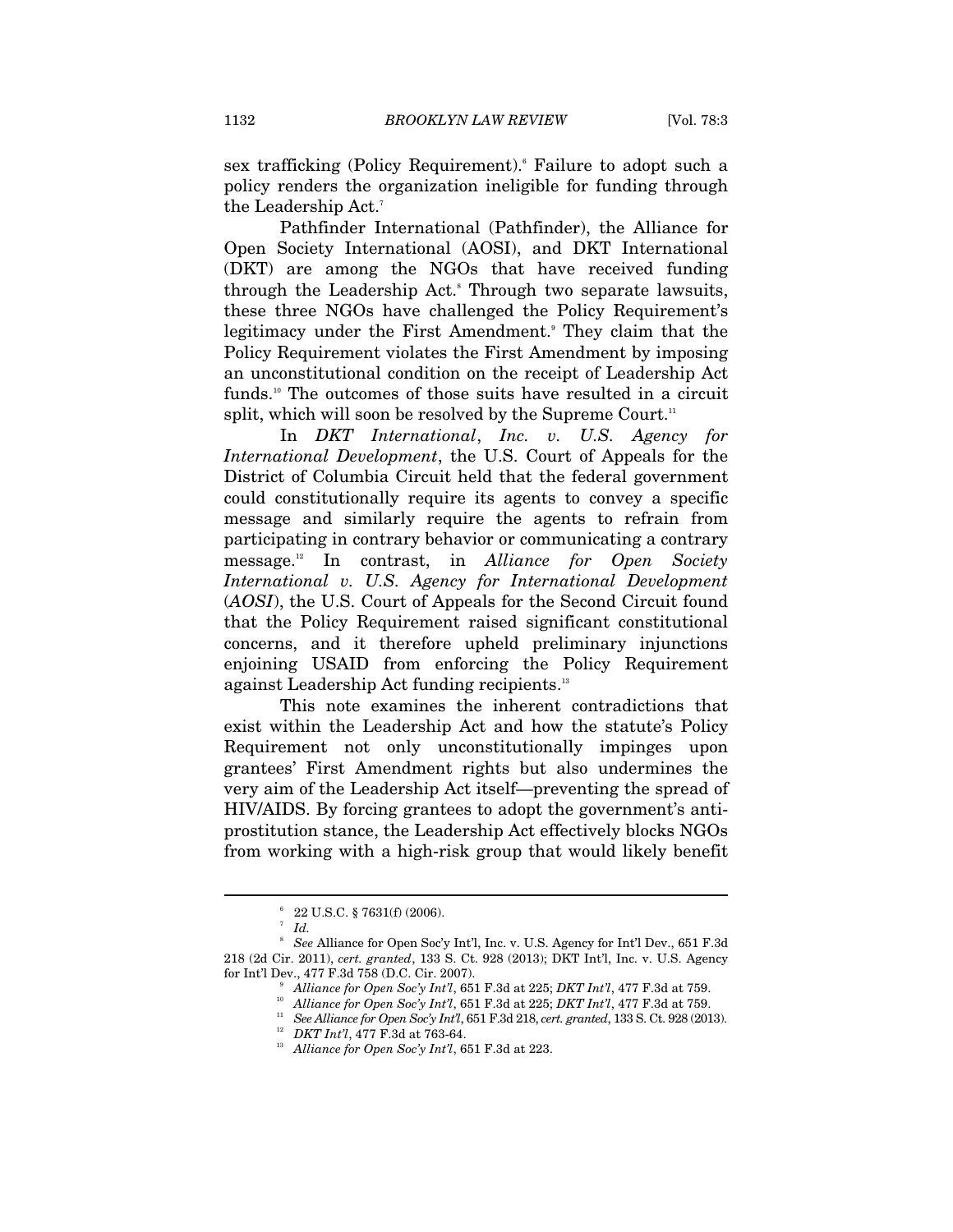the most from education and support regarding how to prevent or treat HIV/AIDS—girls and women working as sex workers.

Part I of this note outlines the key components of the Leadership Act. Part II surveys the unconstitutional conditions doctrine, viewpoint-based restrictions, and the government speech doctrine. Part III examines the circuit split created by *AOSI* and *DKT International.* Part IV analyzes how the Policy Requirement violates grantees' First Amendment rights and discusses its negative policy implications.

#### I. THE LEADERSHIP ACT

The Leadership Act's stated purpose is to "strengthen and enhance United States leadership and the effectiveness of the United States response to the HIV/AIDS, tuberculosis, and malaria pandemics."14 In particular, the Leadership Act provides resources to reduce the transmission and spread of HIV/AIDS among girls and women, whom the Act identifies as particularly vulnerable populations.15

As part of the legislative negotiations leading up to the Leadership Act, Congress issued factual findings that women are highly susceptible to contracting HIV/AIDS due largely to their vulnerable social positions in many cultures.<sup>16</sup> Unsurprisingly, Congress also found that sex work and "other sexual victimization . . . degrad[e] . . . women and children."<sup>17</sup> Congress acknowledged that the sex industry was one of the causes of the HIV/AIDS epidemic, and the Leadership Act notes that in Cambodia alone, up to 40 percent of sex workers have HIV.<sup>18</sup> Finally, Congress stated that, according to the United Nations Programme on HIV/AIDS (UNAIDS), "gender issues are critical components in the effort to prevent HIV/AIDS."19

According to Congress, a strong solution to the HIV/AIDS crisis requires a holistic international approach that targets the root causes underlying the spread of HIV/AIDS.<sup>20</sup> Congress noted that such an approach requires education and work on a local level that spurs social and behavioral changes among high-risk

<sup>14 22</sup> U.S.C.A. § 7603 (West 2008).

<sup>15</sup> *Id.* § 7603(3)(A), (D).<br><sup>16</sup> *Id.* § 7601(3)(B).<br><sup>17</sup> *Id.* § 7601(23).<br><sup>18</sup> *Id.* § 7601(36)(C).

<sup>&</sup>lt;sup>20</sup> Id. § 7601(21).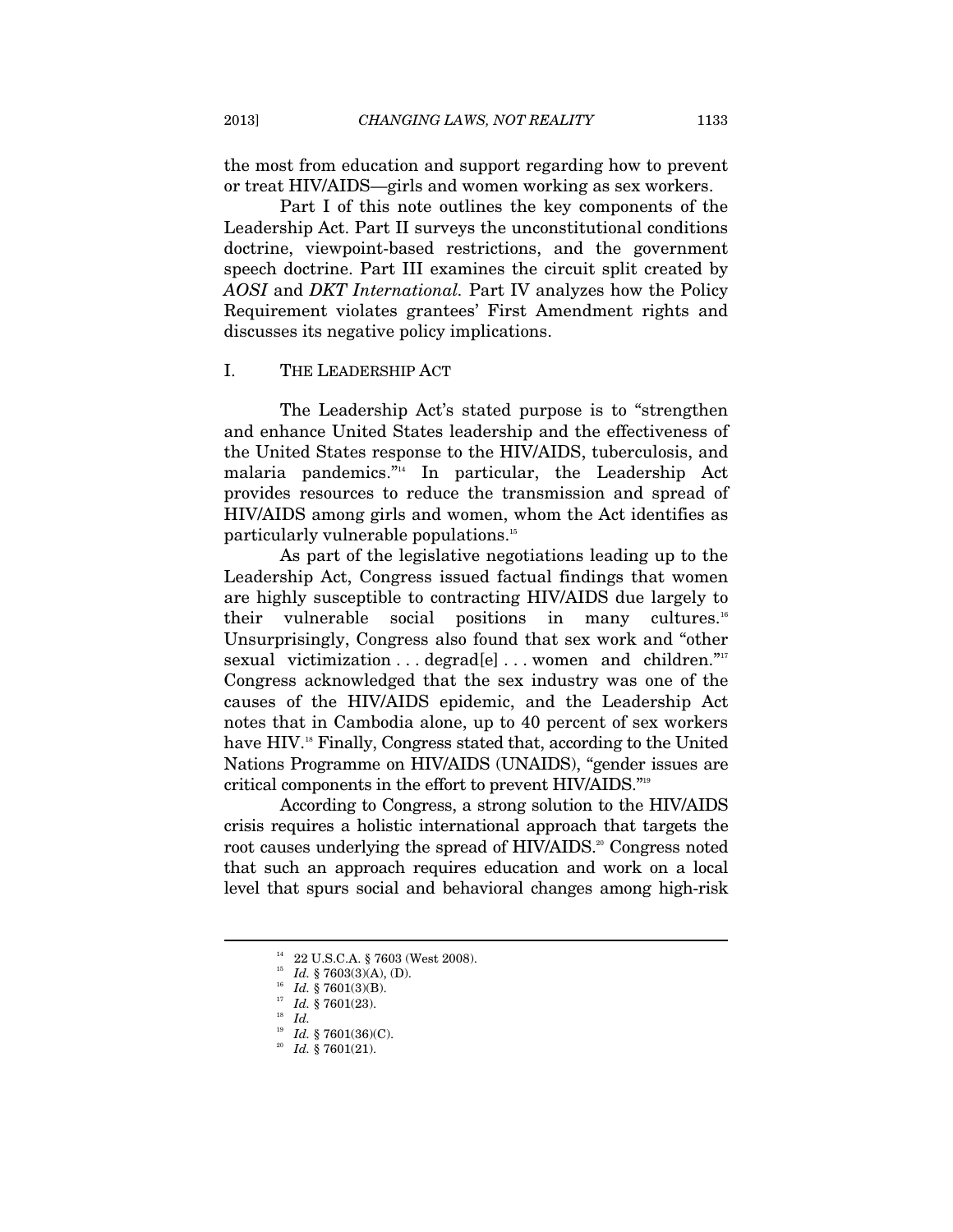populations.21 In order to implement this holistic, localized, and targeted approach, Congress made Leadership Act funding available to NGOs.<sup>22</sup> It found that collaborative work with NGOs is an essential component to the international community's success in its efforts to vanquish HIV/AIDS.<sup>23</sup> Therefore, Congress designed the Leadership Act to prioritize the maintenance and development of partnerships with NGOs.<sup>24</sup>

Congress, however, imposed a crucial and highly restrictive condition on its funding.<sup>25</sup> The Policy Requirement reads:

No funds made available to carry out this chapter, or any amendment made by this chapter, may be used to provide assistance to any group or organization that does not have a policy explicitly opposing prostitution and sex trafficking, except that this subsection shall not apply to the Global Fund to Fight AIDS, Tuberculosis and Malaria, the World Health Organization, the International AIDS Vaccine Initiative or to any United Nations agency.<sup>26</sup>

Concerns about the constitutionality of the Policy Requirement arose almost immediately. In February 2004, shortly after the Leadership Act took effect, the Department of Justice's Office of Legal Counsel (OLC) warned that the Policy Requirement would be unconstitutional if applied to U.S.-based organizations.27 USAID heeded this warning for several months

<sup>&</sup>lt;sup>21</sup> Id. § 7601(21)(C) ("The magnitude and scope of the HIV/AIDS crisis demands a comprehensive, long-term, international response . . . including . . . development and implementation of national and community-based multisector strategies that address the impact of HIV/AIDS on the individual, family, community, and national and increase the participation of at-risk populations in programs designed to encourage

behavioral and social change . . . .").<br>
<sup>22</sup> *Id.* § 7631(c).<br>
<sup>23</sup> *Id.* § 7621(a)(4) ("Sustaining existing public-private partnerships and building new ones are critical to the success of the international community's efforts to combat HIV/AIDS and other infectious diseases around the globe.").<br><sup>24</sup> *Id.* § 7621(b)(1) ("It is the sense of Congress that—the sustainment and

promotion of public-private partnerships should be a priority element of the strategy pursued by the United States to combat the HIV/AIDS pandemic and other global health crises[.]").  $^{25}$  22 U.S.C. § 7631(e)-(f) (2006).

<sup>&</sup>lt;sup>26</sup> Id. § 7631(f).<br><sup>27</sup> Alliance for Open Soc'y Int'l, Inc. v. U.S. Agency for Int'l Dev., 651 F.3d 218, 225 (2d Cir. 2011), *cert. granted*, 133 S. Ct. 928 (2013). The OLC initially refused to release the memorandum that cautioned that the Policy Requirement could not be constitutionally enforced against U.S. organizations. The Brennan Center for Justice, which represents AOSI, Pathfinder International, Global Health Council, InterAction and the Open Society Institute in the Second Circuit proceedings filed a Freedom of Information Act (FOIA) request to recover that memorandum and any other materials from the OLC relating to enforcement of the Policy Requirement. Brennan Ctr. for Justice at N.Y. Univ. Sch. of Law v. U.S. Dep't of Justice, No. 09 Civ. 8756 (VM), 2011 WL 4001146, at \*1-2 (S.D.N.Y. Aug. 30, 2011), *aff'd in part*, *rev'd in part*, 697 F.3d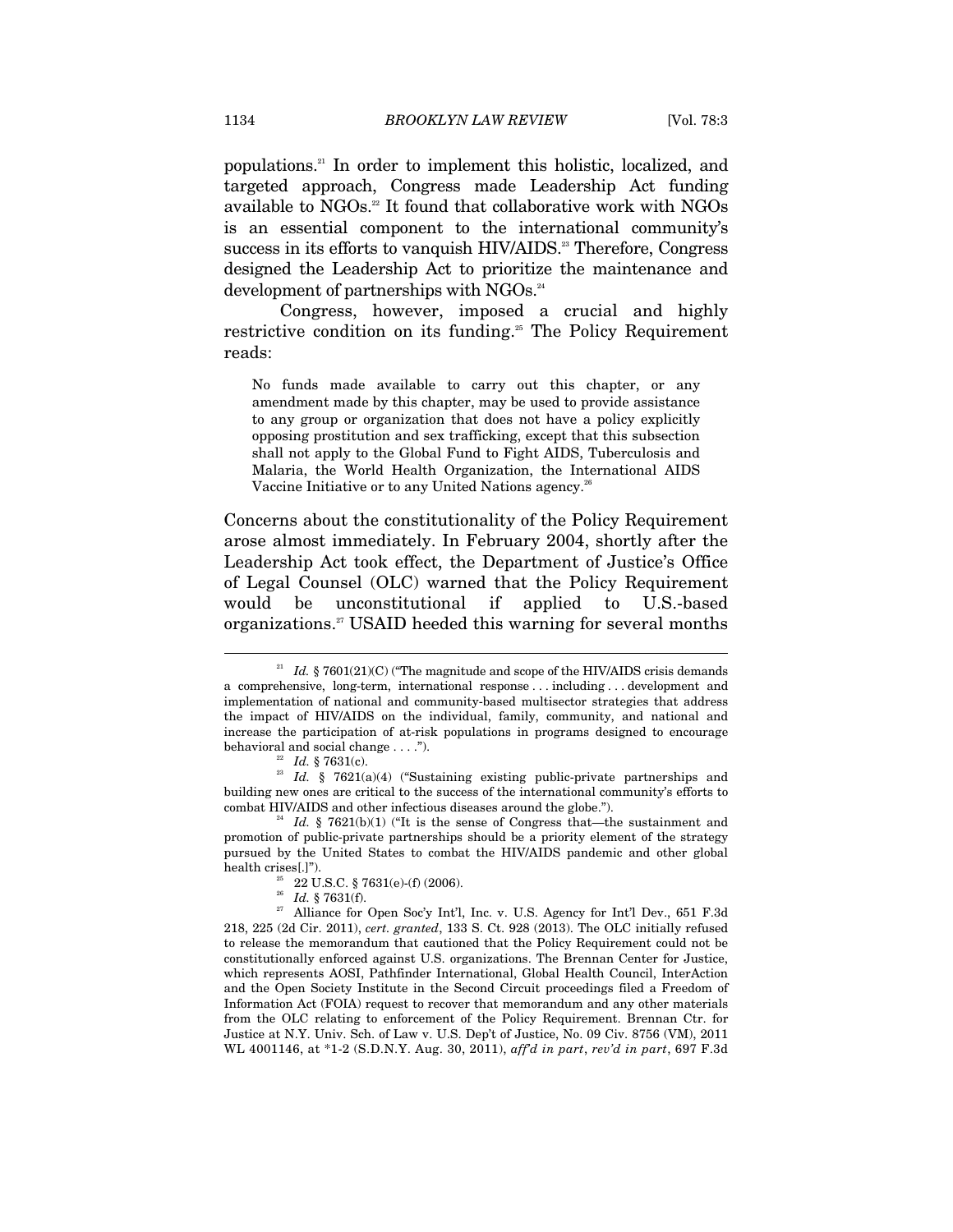and did not enforce the Policy Requirement.<sup>28</sup> In September 2004, however, the OLC changed its position and asserted that "'there are reasonable arguments to support the[] constitutionality' of applying the Policy Requirement to U.S.-based organizations."29 So, in 2005, USAID began to enforce the Policy Requirement against its U.S.-based grantees.<sup>30</sup>

In 2007, to further clarify the Policy Requirement and guard against legal action, the Department of Health and Human Services (HHS) and USAID promulgated guidelines clarifying the scope of the Policy Requirement's application.<sup>31</sup> The guidelines stipulate that Leadership Act recipients may work with affiliate organizations that do not adopt an antiprostitution policy statement, as long as the recipient maintains "objective integrity and independence from any affiliated organization that engages in activities *inconsistent*  with the recipient's opposition to the practices of prostitution."<sup>32</sup> Importantly, however, the guidelines fail to explain what constitutes activity that would be "inconsistent" with the Policy Requirement. The application of the Policy Requirement raised immediate First Amendment concerns under the unconstitutional conditions doctrine and spurred additional discussion of the government speech doctrine, both of which will be explained in depth in the following section.

# II. THE UNCONSTITUTIONAL CONDITIONS DOCTRINE, VIEWPOINT BASED DISCRIMINATION, AND THE RISE OF THE GOVERNMENT SPEECH DOCTRINE

This part outlines the jurisprudence forming the core of the unconstitutional conditions doctrine, explains viewpoint-

<sup>184, 208-09 (2</sup>d Cir. 2012). To date, the OLC has released a portion of the February 2004 memorandum, though with large portions redacted. Constitutionally Permissible Funding Restrictions for Sex Trafficking and HIV/AIDS Prevention, Brennan Ctr. for Justice at N.Y. Univ. Sch. Of Law v. U.S. Dep't of Justice, 2011 WL 4001146, (S.D.N.Y. Aug. 30, 2011) (No. 09-cv-8756-VM),  $available~att~http://brennan.3cdn.net/2fdb4d2e5c42284e0a\_fcm6bxtl3.pdf.\\ ^{28}Alliance for Open Soc'y Int'l, 651 F.3d at 225 (alternation in original).\\ ^{29}Id. (quoting the OLC). The OLC declined to release the September 2004$ 

opinion that deemed the Policy Requirement to be constitutional. The U.S. District Court for the Southern District of New York granted the Brennan Center's FOIA request in August 2011. *Brennan Ctr. for Justice at N.Y. Univ. Sch. of Law*, 2011 WL 4001146, at \*7. However, the September 2004 OLC memorandum was not covered by the court's order. Brennan Ctr. for Justice at N.Y. Univ. Sch. Of Law v. U. S. Dep't of Justice, 697 F.3d 184, 208-09 (2d Cir. 2012).

<sup>&</sup>lt;sup>30</sup> Alliance for Open Soc'y Int'l, 651 F.3d at 225.<br><sup>31</sup> Id. at 225-26.<br><sup>32</sup> 45 C.F.R. § 89.3 (2010) (emphasis added).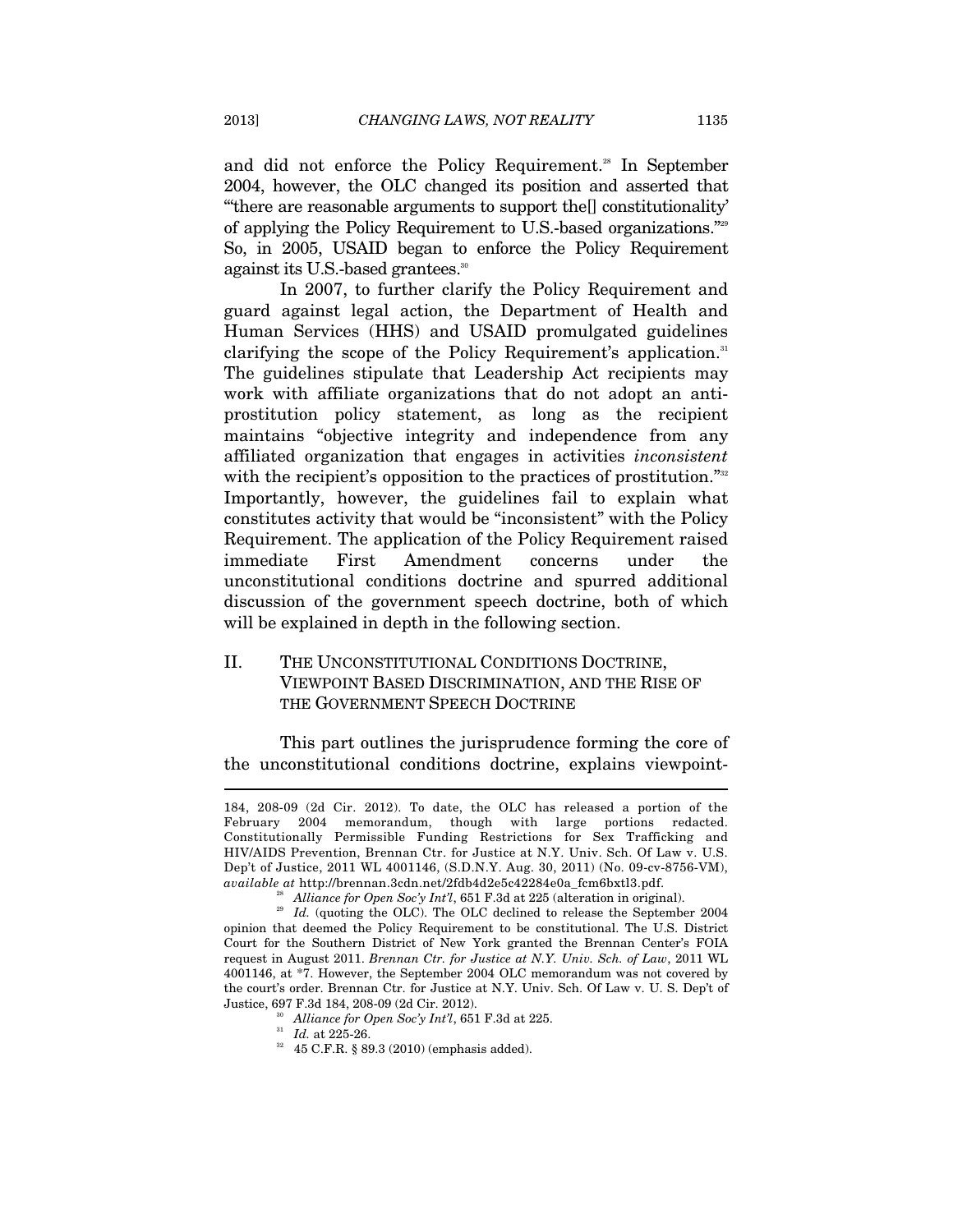based discrimination, and discusses the government speech doctrine. The confusing and complicated nature of the doctrines and relevant case law led to the circuit split between *DKT International* and *AOSI*, and the Supreme Court should aim to clarify the doctrines when it decides *AOSI*.

#### *A. The Unconstitutional Conditions Doctrine*

Congress passed the Leadership Act pursuant to the Spending Clause of the Constitution, which grants it the power to "provide for the common Defense and general Welfare of the United States."33 Pursuant to its spending power, Congress may condition its award of funding on compliance with "federal statutory and administrative directives."34 This concept has given rise to the unconstitutional conditions doctrine, which at its most basic level, stands for the idea that the federal government may not condition the "receipt of a benefit or subsidy [in a manner that impinges] upon a recipient's constitutionally protected rights."35

Analysis under the unconstitutional conditions doctrine contains two key elements: a "conditioned government *benefit*" 36 and an "affected constitutional *right*."37 The unconstitutional conditions doctrine applies to all government-conferred benefits, even gratuitous benefits—that is, those benefits that the government was not compelled to provide in the first place,<sup>38</sup> such as funding through the Leadership Act. Importantly, the government cannot grant a benefit on a whim or without reason; benefits and spending must be in pursuit of the "general Welfare of the United States."39

36 Sullivan, *supra* note 35, at 1422. 37 *Id.*

 $\overline{a}$ 

<sup>38</sup> Kathleen Sullivan characterizes such benefits as "gratuities" or "matters of political grace to be deferentially reviewed." *Id.* at  $1424$ .

 $^{33}$  U.S. CONST. art I, § 8, cl. 1.  $^{34}$  South Dakota v. Dole, 483 U.S. 203, 206 (1987) (internal quotation marks

omitted).<br><sup>35</sup> Alliance for Open Soc'y Int'l, 651 F.3d at 231 (citing Perry v. Sinderman, 408 U.S. 593, 597 (1972)). Scholar Kathleen Sullivan explains that, "Unconstitutional conditions problems arise when government offers a benefit on condition that the recipient perform or forego an activity that a preferred constitutional right normally protects from government interference." Kathleen M. Sullivan, *Unconstitutional Conditions*, 102 HARV. L. REV. 1413, 1421-22 (1989). Once a benefit impinges on a constitutionally protected right, the unconstitutional conditions doctrine then dictates that the condition is subject to strict scrutiny. *Id.*

political grace to be deferentially reviewed." *Id.* at 1424. 39 U.S. CONST. art. I, § 8, cl. 1; *Dole*, 483 U.S. at 207; Sullivan, *supra* note 35, at 1425 n.35.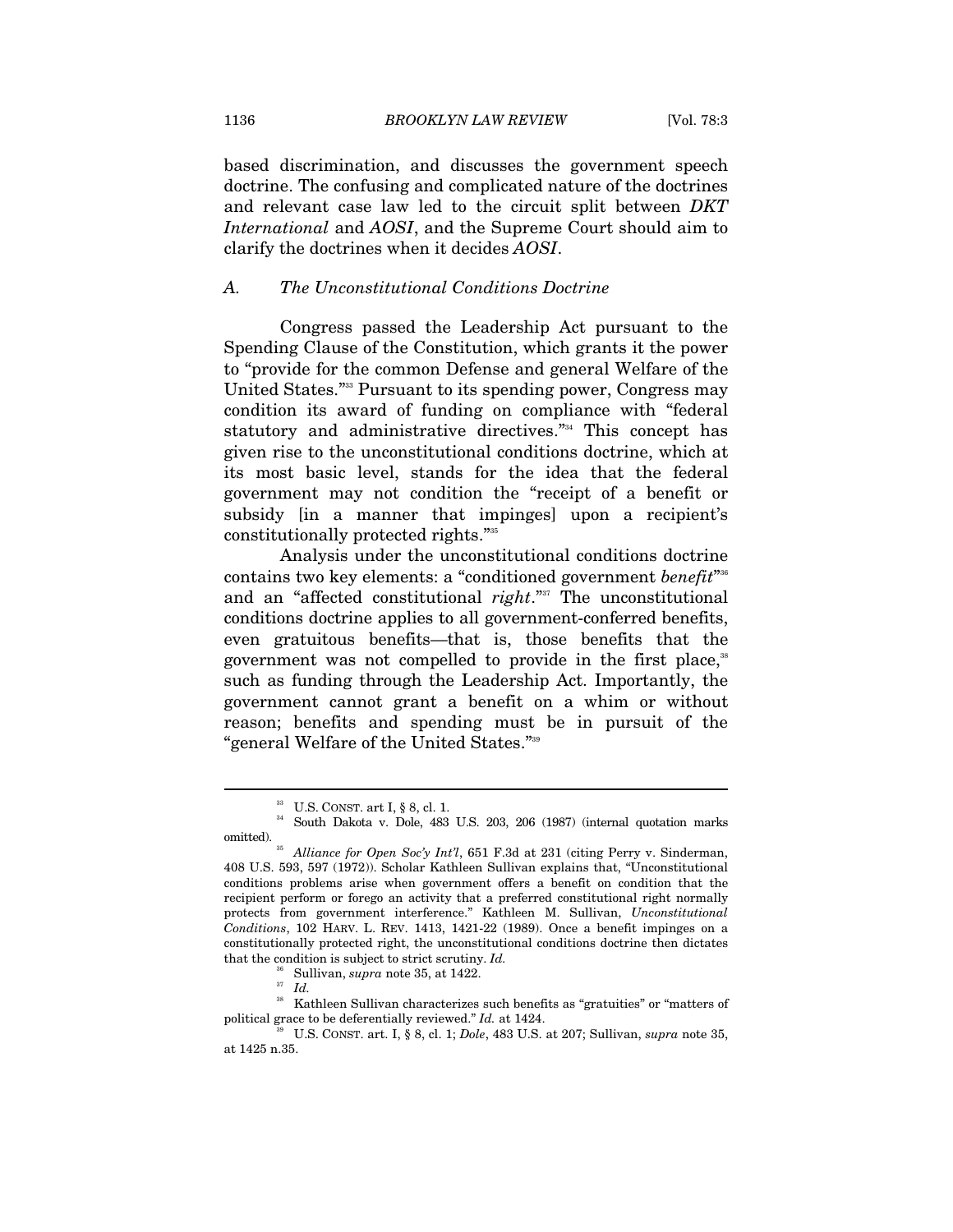While the unconstitutional conditions doctrine applies to all benefits, the doctrine applies only to those constitutional rights that turn on the "exercise of autonomous choice by the rightholder,"40 such as freedom of speech. In order to trigger the unconstitutional conditions doctrine, the right in question must be one that is subject to strict scrutiny, a standard of review dictating that a government condition that impinges on a constitutionally protected right is unconstitutional unless "it is narrowly tailored to serve a compelling government interest."<sup>41</sup> The Second Circuit, through its synthesis of Supreme Court jurisprudence, found that the infringements on speech in *AOSI* and *DKT International* are subject to strict scrutiny.<sup>42</sup>

The unconstitutional conditions doctrine and its corresponding case law have been characterized as a "minefield"43 and a "troubled area of jurisprudence in which a court ought not entangle itself unnecessarily."44 This note examines the ambiguities of the doctrine, which lie at the heart of the circuit split. While there are numerous Supreme Court cases that analyze the unconstitutional conditions doctrine, the cases of *Regan v. Taxation with Representation*, <sup>45</sup> *FCC v. League of*  Women Voters of California,<sup>46</sup> and *Rust v. Sullivan<sup>47</sup>* provide the basis for the unconstitutional conditions doctrine's application in *AOSI* and *DKT International*.

In *Regan*, Taxation With Representation (TWR), a nonprofit organization, filed suit after the Internal Revenue Service denied its application for tax exempt status under § 501(c)(3) because TWR engaged in substantial political lobbying, which  $\S 501(c)(3)$  prohibits.<sup>48</sup> Under *Regan*, the Court held that Congress's choice to decline to subsidize TWR's political lobbying did not violate that organization's First Amendment rights, and therefore the denial of subsidies was

 $^{40}$  Sullivan,  $supra$  note 35, at 1426.  $^{41}$  FCC v. League of Women Voters of Cal., 468 U.S. 364, 380 (1984); Sullivan, *supra* note 35, at 1427.

<sup>&</sup>lt;sup>42</sup> Alliance for Open Soc'y Int'l, 651 F.3d at 236; see also Alliance for Open Soc'y Int'l, Inc. v. U.S. Agency for Int'l Dev., 430 F. Supp. 2d 222, 258-61 (S.D.N.Y. 2006), *aff'd*, 651 F.3d 218 (2d Cir. 2011) (synthesizing Supreme Court unconstitutional conditions jurisprudence and application of strict scrutiny to instances when a condition improperly infringed upon a recipient's First Amendment rights). 43 Sullivan, *supra* note 35, at 1415-16. 44 Rust v. Sullivan, 500 U.S. 173, 205 (1991).

<sup>45 461</sup> U.S. 540 (1983).

 $^{46}$  468 U.S. 364 (1984).

 $^{47}$  –500 U.S. 173 (1991).

<sup>48</sup> *Regan*, 461 U.S. at 543-45.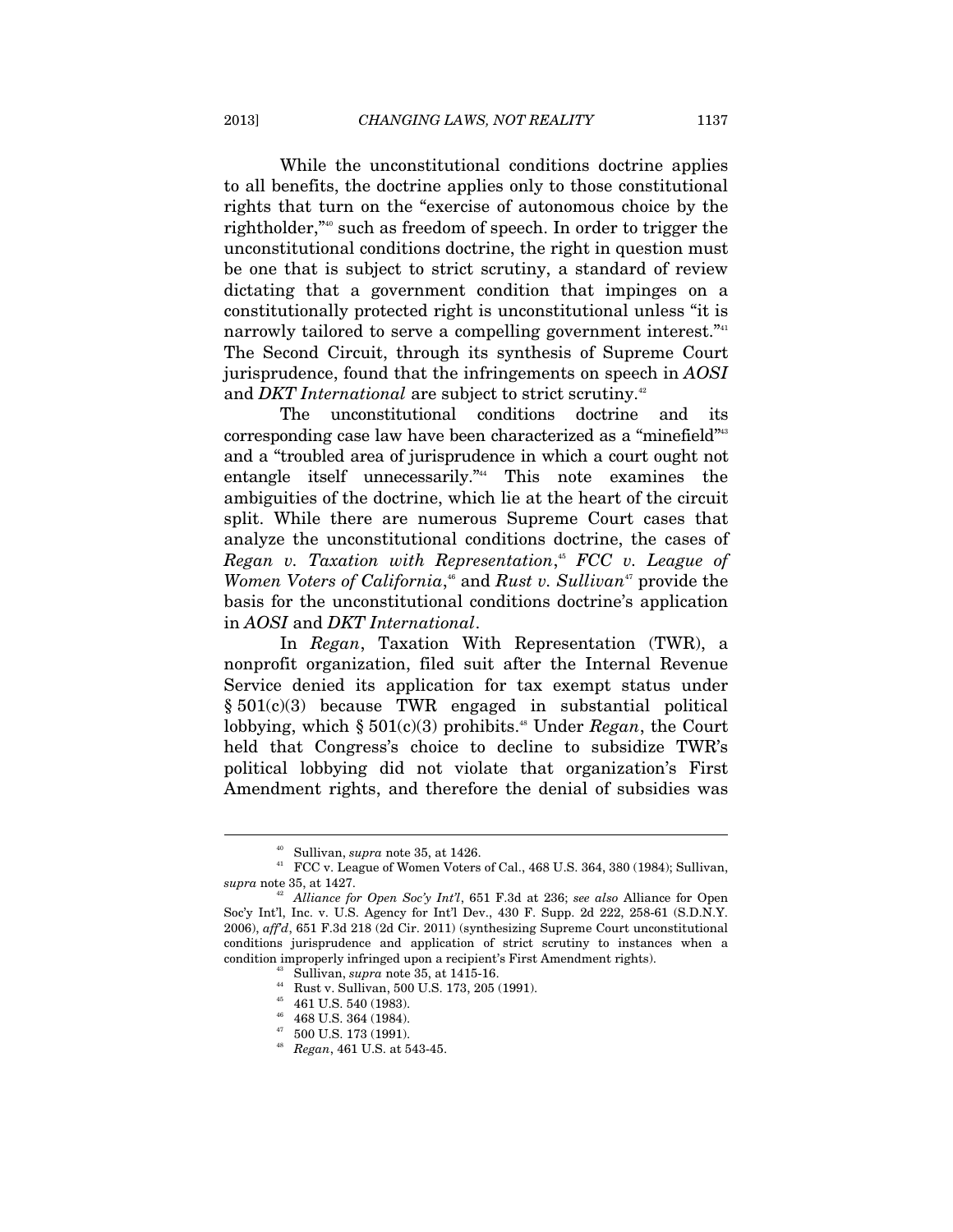not an unconstitutional condition.<sup>49</sup> The Court construed the prohibition against the use of tax-deductible donations for lobbying as a choice by Congress to simply not subsidize TWR's lobbying activities with public funds—a decision that the Court previously upheld in *Cammarano v. United States*. 50 However, the Court noted that if TWR made use of a dual structure, it could continue to use tax-deductible donations for its publishing and litigation activities under  $\S 501(c)(3)^{51}$  and also receive nontax-deductible donations for its lobbying activities under  $§ 501(c)(4)$ . The Court reasoned that such a structure would not raise constitutional concerns but rather would reflect a Congressional decision to provide funding to support activities it deemed to be in the public interest.<sup>52</sup> The choice not to subsidize TWR's lobbying activities indicated Congress's concern that the organization might use public funds to "promote the private interests of their members"—a benefit that would effectively be "at the expense of taxpayers at large."53

A year later, the unconstitutional conditions doctrine lay at the heart of *League of Women Voters*, when the Court held that Congress could not constitutionally condition the receipt of a grant on the requirement that grantee stations refrain from any and all editorializing.<sup>54</sup> The Court explained that editorializing warrants heavy First Amendment protections<sup>55</sup> and held that restrictions on broadcast outlets may only stand when they satisfy heightened scrutiny—that is, when "the restriction is narrowly tailored to further a substantial governmental

<sup>49</sup> *Id.* at 550-51. In *Regan*, the plaintiff, nonprofit organization Taxation Without Representation (TWR) filed suit after the Internal Revenue Service (IRS) denied TWR's application for tax exempt status as a  $\S 501(c)(3)$  organization. *Id.* at 542. The IRS denied TWR's application for  $\S 501(c)(3)$  status because TWR engaged in lobbying, a prohibited activity under  $\S 501(c)(3)$ . TWR claimed that the prohibition against lobbying under § 501(c)(3) violated TWR's First Amendment rights because it was an "unconstitutional condition on the receipt of tax-deductible contributions." *Id.* at 545 (internal quotation marks omitted). The Court disagreed, finding the  $\S 501(c)(3)$ prohibition against lobbying a constitutional condition. *Id.* at 546.<br><sup>50</sup> *Id.* (citing Cammarano v. United States, 358 U.S. 498 (1959)). "Congress is

not required by the First Amendment to subsidize lobbying. In these cases, as in *Cammarano*, Congress has not infringed any First Amendment rights or regulated any First Amendment activity. Congress has simply chosen not to pay for TWR's lobbying." *Id.* (internal citations omitted).<br><sup>51</sup> *Id.* at 544.<br><sup>52</sup> *Id.* at 550.<br><sup>53</sup> *Id.* 

<sup>54</sup> FCC v. League of Women Voters of Cal., 468 U.S. 364, 402 (1984). Congress authorized the funding in question through the Public Broadcasting Act of 1967. *Id.* at 366.

<sup>55</sup> *Id.* at 375.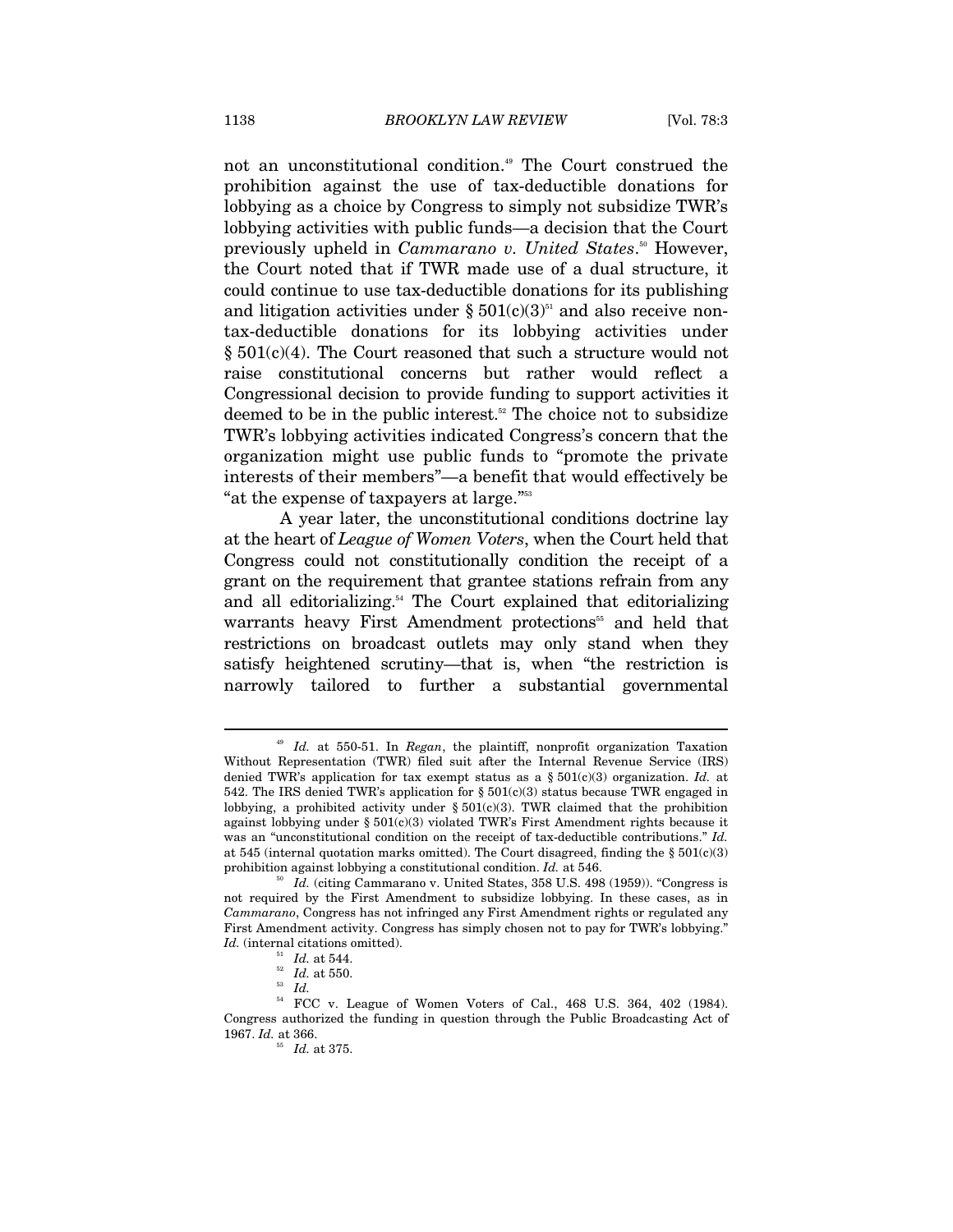interest."56 In this case, the ban on editorializing was insufficiently tailored to serve the government's stated purpose of protecting local broadcast stations from improper government influence.<sup>57</sup> Therefore, the Court found the ban unconstitutional.<sup>58</sup>

The Court synthesized the dual model approach of *Regan* with the reasoning of *League of Women Voters* in *Rust v.*  Sullivan.<sup>59</sup> In *Rust*, the Court found that a provision of Title X of the Public Health Service Act, which provided funding for family planning services on the condition that "[n]one of the funds . . . shall be used in programs where abortion is a method of family planning," was constitutional.<sup>60</sup> The Court interpreted the condition as a constitutionally permissible "value judgment favoring childbirth over abortion."61 It reasoned that the statute's limits represented the government's decision to fund an activity that the government thought was in the public's best interest (preventative family planning measures) and decline to fund an alternative family planning option (abortion).<sup>62</sup>

*Rust* characterized the Title X provision as simply requiring that federal funds support the programs and projects for which they were authorized—in this case, a Title X project aimed to promote preventative family planning, not abortion.<sup>63</sup> The Court emphasized that "the [g]overnment [was] not denying a benefit to anyone,"<sup>64</sup> nor was the government forcing grantees to refrain from discussing abortion.<sup>65</sup> Rather, grantees

 $\overline{a}$ 

the Secretary of Health and Human Services, arguing that the restriction on abortionrelated speech and counseling was unconstitutional because the restriction conditioned receipt of the benefit of Title X funding on relinquishing a constitutional right to speak freely about abortion.  $Id$ . at 181, 196.<br><sup>60</sup>  $Id$ . at 178 (alterations in original) (internal quotations marks omitted).<br><sup>61</sup>  $Id$ . at 192-93 (quoting Maher v. Roe, 432 U.S. 464, 474 (1977)). Notably,

the Court applied this same analysis in *Regan*. Regan v. Taxation with Representation of Wash., 461 U.S. 540, 549 (1983).<br><sup>62</sup> *Rust*, 500 U.S. at 193.<br><sup>63</sup> *Id.* at 196.<br>*Id.* 

<sup>65</sup> *Id.*

<sup>56</sup> *Id.* at 380. 57 *Id.* at 389, 398-99. 58 *Id.* at 398-99. *League of Women Voters* revisited the dual structure outlined in *Regan*. *Id.* at 389. The Public Broadcasting Act did not provide a framework for bifurcated grantee stations, but the Court noted that if Congress amended the Public Broadcasting Act to allow an affiliate grantee station to editorialize with nonfederal funds (and similarly provided that the federal fund recipient could not editorialize), then that sort of dual model would be constitutional under *Regan*. *Id.* at 400. Given the absence of such a provision, however, the Court declined to follow *Regan* and held that the ban unconstitutionally limited grantee stations' freedom of the press under the First Amendment. *Id.* at 402.<br><sup>59</sup> Rust v. Sullivan, 500 U.S. 173 (1991). Title X grantees filed suit against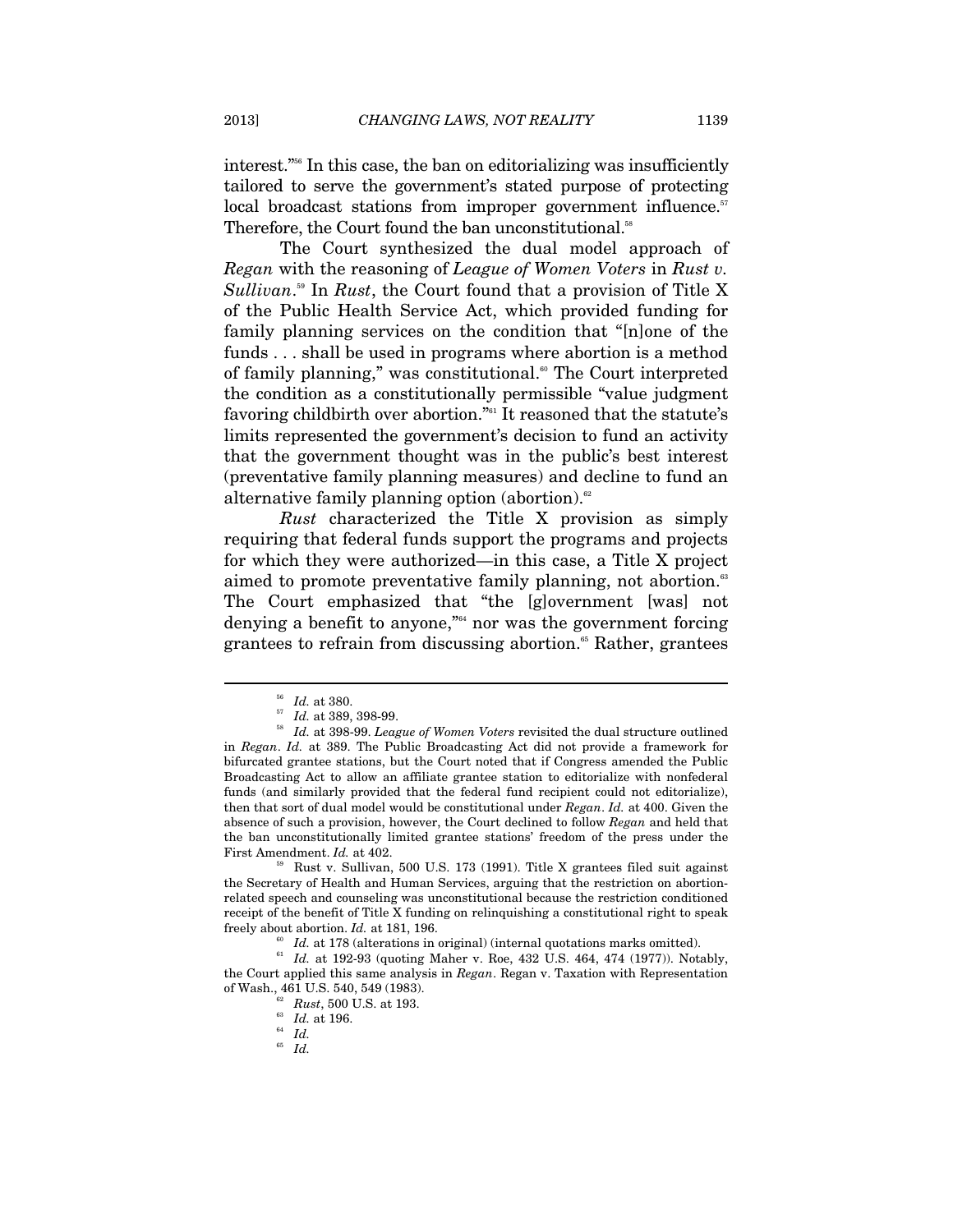could continue to "perform abortions, provide abortion-related services, and engage in abortion advocacy" so long as those activities were carried out "through programs that are separate and independent from the program that receives Title X funds<sup>"66</sup>—in other words, through an affiliate organization like the 501(c)(4) discussed in *Regan.* Finally, the *Rust* Court clearly articulated the scenarios in which an unconstitutional condition typically exists: "'unconstitutional conditions' cases involve situations in which the Government has placed a condition on the *recipient* of the subsidy rather than on a particular program or service, thus effectively prohibiting the recipient from engaging in the protected conduct outside the scope of the federally funded program."67 The facts in *Rust* and the provisions of Title X revealed no such condition. The Court's analysis laid the foundation for the development of the government speech doctrine as an exception to viewpoint-based discrimination.

### *B. Viewpoint-Based Discrimination and the Government Speech Doctrine*

At its core, the First Amendment stands for freedom of expression, and it has given rise to jurisprudence that clearly states that the government may not discriminate against a certain viewpoint simply because it disagrees with it or deems that viewpoint to be unsavory.<sup>68</sup> In other words, the government may not engage in viewpoint-based discrimination. Professor Geoffrey R. Stone illuminates the distinction between viewpointbased discrimination and content-neutral regulations through a

<sup>&</sup>lt;sup>66</sup> *Id.* (citing 42 C.F.R. § 59.9 (1989)).<br><sup>67</sup> *Id.* at 197.<br><sup>68</sup> Rosenberger v. Rector & Visitors of the Univ. of Va., 515 U.S. 819, 828 (1995) ("Discrimination against speech because of its message is presumed to be unconstitutional."); Turner Broad. Sys., Inc. v. FCC, 512 U.S. 622, 641 (1994) ("Government action that stifles speech on account of its message, or that requires the utterance of a particular message favored by the Government, contravenes [the First Amendment]."); R.A.V. v. City of St. Paul, 505 U.S. 377, 386 (1992) ("The government may not regulate use based on hostility—or favoritism—towards the underlying message expressed."); *see also* Joseph Blocher, *Viewpoint Neutrality and Government Speech*, 52 B.C. L. REV. 695, 703 (2011) ("The first rule of free speech theory and doctrine is that the government may not discriminate against a particular viewpoint based simply on its disagreement with that viewpoint."); Elena Kagan, *Private Speech, Public Purpose: The Role of Governmental Motive in First Amendment Doctrine*, 63 U. CHI. L. REV. 413, 428 (1996) ("[T]he government may not restrict expressive activities because it disagrees with or disapproves of the ideas espoused by the speaker."); Andy G. Olree, *Identifying Government Speech*, 42 CONN. L. REV. 365, 367 (2009) ("One of the most familiar axioms in all of First Amendment law is the general rule that the government is not allowed to restrict private expression based on viewpoint.").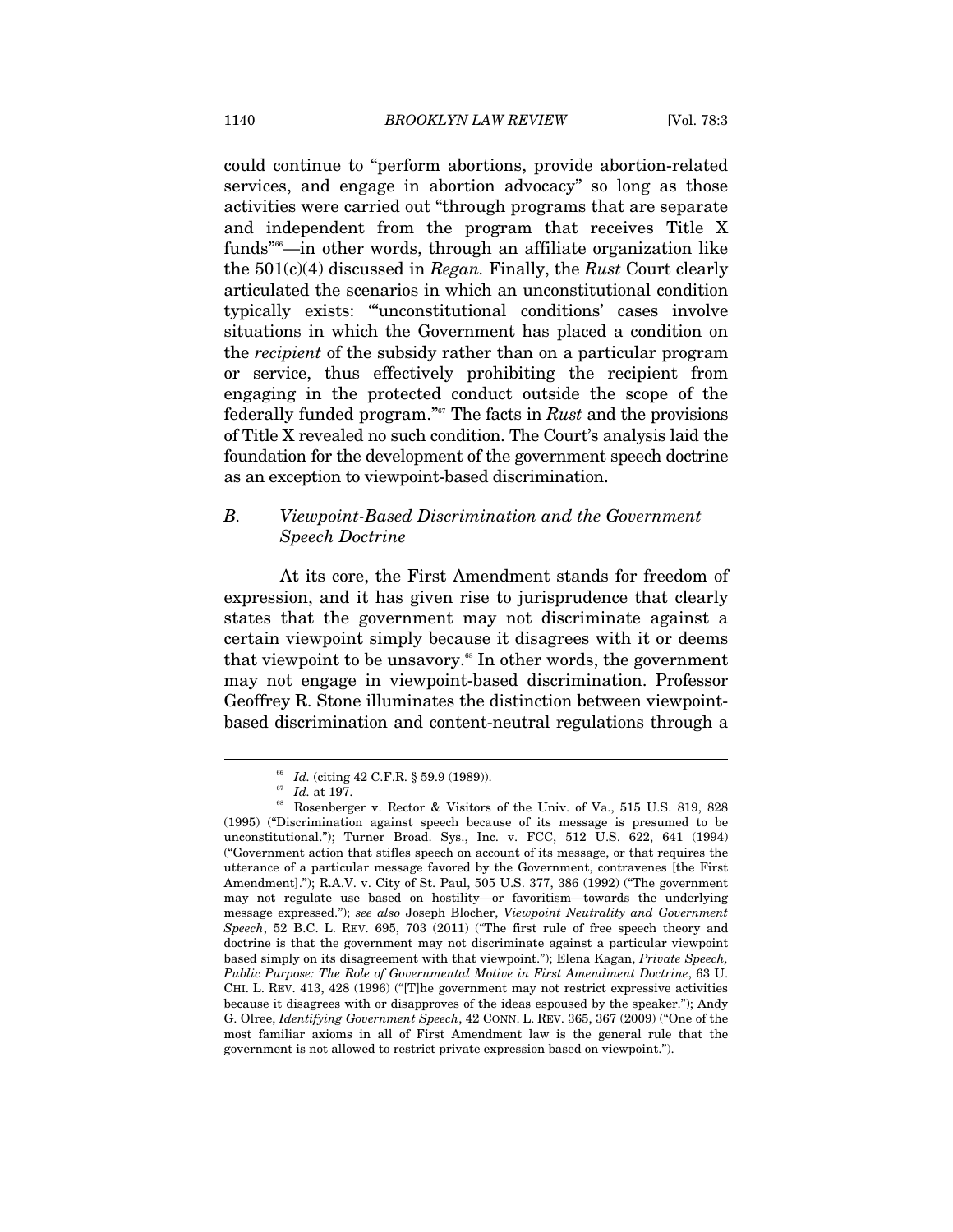simple example: a law that bans all billboards is content neutral, whereas a law that bans "all criticism of the anti-billboard law" is viewpoint-based.69 The latter law is viewpoint-based because it restricts communication based on its content, and more specifically, based on the viewpoint in opposition to the antibillboard law.<sup>70</sup> When a government regulation on private speech is viewpoint-based, then it is subject to strict scrutiny, and the government must show that the regulation is "narrowly tailored to serve a compelling government interest."71 Such a restriction is almost always found to violate the First Amendment.<sup>72</sup>

The critical issue in determining whether the government is engaged in viewpoint-based discrimination is best resolved by the following inquiry: What is the government's purpose in regulating the speech in question?<sup>73</sup> If the purpose of the restriction is to silence an unpopular viewpoint or a viewpoint the government disagrees with, then that restriction is unconstitutional.<sup>74</sup> If, on the other hand, the purpose of the restriction is to ensure accurate portrayal of the government's own policy or define the scope of a government program, then such a restriction, *even if it is viewpoint-based*, is constitutional.75 Today, this concept represents the core of the government speech doctrine.

 $\overline{a}$ 

*Simon & Schuster, Inc.*, 502 U.S. at 116.<br><sup>73</sup> *See Turner Broad. Sys., Inc.*, 512 U.S. at 642 ("[T]he 'principal inquiry in

determining content neutrality ... is whether the government has adopted a regulation of speech because of [agreement or] disagreement with the message it

conveys.'" (quoting Ward v. Rock Against Racism, 491 U.S. 781, 791 (1989))). 74 *Rosenberger*, 515 U.S. at 828-29; *Simon & Schuster*, 502 U.S. at 116; Police

<sup>69</sup> Geoffrey R. Stone, *Content Regulation and the First Amendment*, 25 WM. &

<sup>&</sup>lt;sup>n</sup> Id. at 198.<br><sup>n</sup> *Turner Broad. Sys., Inc.*, 512 U.S. at 642 ("Our precedents thus apply the most exacting scrutiny to regulations that suppress, disadvantage, or impose differential burdens upon speech because of its content."); *see* Simon & Schuster, Inc. v. Members of the N.Y. State Crime Victims Bd., 502 U.S. 105, 115-16 (1991); Perry Educ. Ass'n v. Perry Local Educators' Ass'n, 460 U.S. 37, 45 (1983) ("For the [s]tate to enforce a content-based exclusion it must show that its regulation is necessary to serve a compelling state interest and that it is narrowly drawn to achieve that end."); Leslie Gielow Jacobs, *Clarifying the Content-Based/Content Neutral and Content/Viewpoint Determinations*, 34 MCGEORGE L. REV. 595, 596 (2003) ("A content-based government speech restriction receives the most rigorous scrutiny, which is almost always fatal."); Kagan, *supra* note 68, at 443 ("Formulations of the standard used to review contentbased action vary, but the Court most often requires the government to show a compelling interest that could not be attained through less restrictive means. Application of this standard usually leads to a law's invalidation."). 72 *Rosenberger*, 515 U.S. at 829; *Turner Broad. Sys., Inc*., 512 U.S. at 641;

<sup>&</sup>lt;sup>75</sup> Rosenberger, 515 U.S. at 833 (citing Rust v. Sullivan, 500 U.S. 173, 194, 196 (1991)).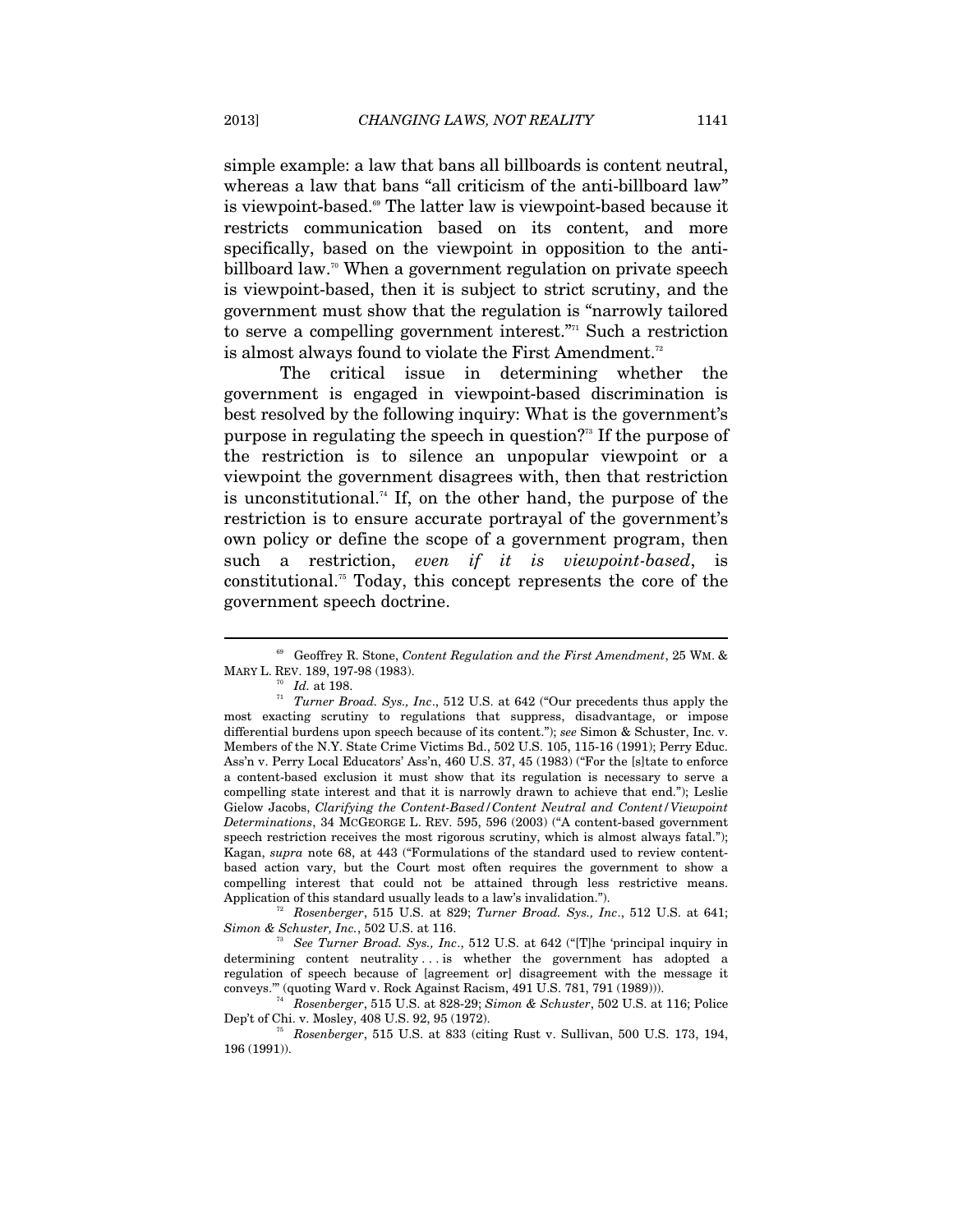Scholars and the Supreme Court alike identify *Rust* as the origin of the government speech doctrine,76 although *Rust* did not expressly name the doctrine. *Rust* held that the government could regulate private citizens' speech as it related to a government-funded program.<sup> $\pi$ </sup> Under the government speech doctrine, when the government uses private speakers to convey a government position or viewpoint, it may limit the private speakers' speech in order to ensure an accurate portrayal of the government's position.78 In other words, the private speakers are conveying "government speech," and the First Amendment "does not regulate government speech."79

For example, in *Rust*, the government chose to "selectively fund a program to encourage certain activities it believe[d] to be in the public interest, without at the same time funding an alternative program."80 In particular, through Title X funding, the government promoted its view favoring preventative family planning over abortion. The regulations corresponding to Title X defined the scope of funded programs to exclude abortion and include preventative family planning measures.<sup>81</sup> In turn, healthcare providers administering the programs on the ground conveyed the government message promoting preventative family planning, thereby articulating the government's speech. $82$ Accordingly, the regulations prohibiting Title X grantees from engaging in abortion-related speech were narrowly tailored to serve the programmatic purpose of Title X—to promote preventative family planning.<sup>83</sup>

The government speech doctrine is paradoxical to the First Amendment. While the First Amendment prohibits viewpoint-based discrimination, the government speech doctrine

Id. at 833. Rosenberger articulated that public funding intended to facilitate expression through something like student publications, could not be conditioned on the content of that expression. *Id.* at 827-28. To do so constitutes unconstitutional viewpoint discrimination. *Id.* at 834. *Rosenberger* noted, however, that when funding aims to facilitate expression of government viewpoints and perspectives through private speakers, as was the case with the Title X programs in *Rust*, then the government may impose conditions "to ensure that its message is neither garbled nor distorted by the grantee." *Id.* at 833; Blocher, *supra* note 68 at 708; Daniel W. Park, *Government Speech and the Public Forum: A Clash Between Democratic and* 

*Egalitarian Values*, 45 GONZ. L. REV. 113, 124 (2009).<br>
<sup>77</sup> Park, *supra* note 76, at 125.<br>
<sup>78</sup> Pleasant Grove City, Utah v. Summum, 555 U.S. 460, 467-68 (2009)<br>
(citations omitted); *Rosenberger*, 515 U.S. at 833.

<sup>&</sup>lt;sup>79</sup> Pleasant Grove City, Utah, 555 U.S. at 467.<br><sup>80</sup> Rust, 500 U.S. at 193.<br><sup>81</sup> Id. at 179-80.<br><sup>82</sup> Id. at 198-99.<br><sup>82</sup> Id. at 198-99.<br><sup>83</sup> Id. at 195 n.4 (1991); Park, *supra* note 76, at 126.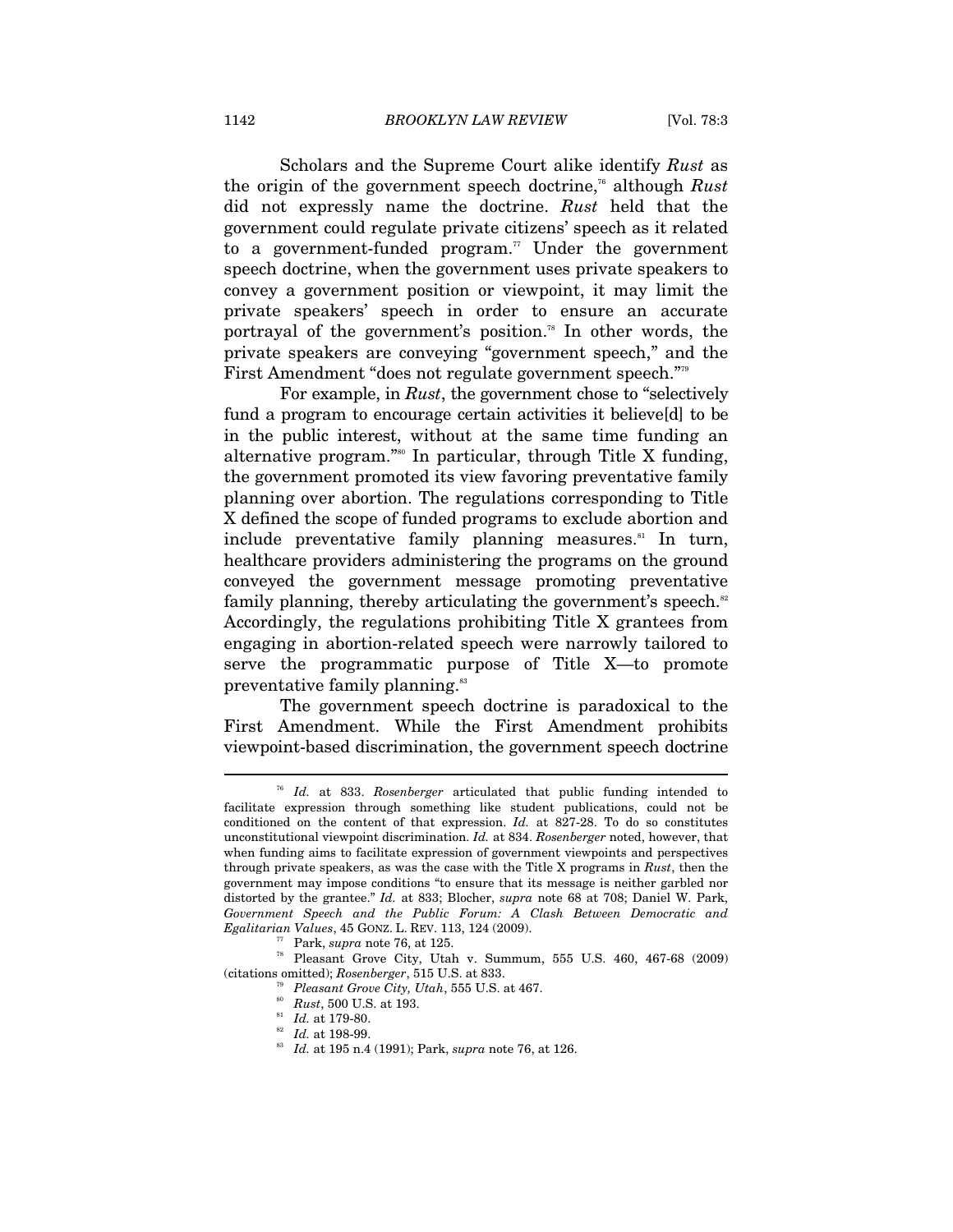carves out a loophole and creates instances when the government can do just that: regulate speech related to a specific viewpoint when doing so is in the service of communicating the government's own perspective. $^{84}$  Quite simply, when there is government speech, the First Amendment and its concurrent regulations do not apply.

The Supreme Court, however, has yet to offer clear guidelines on how to determine whether speech qualifies as government speech.85 The Court has dodged the question, stating in a recent case that "[t]here may be situations in which it is difficult to tell whether a government entity is speaking on its own behalf . . . , but this case does not present such a situation."86 Justice Stevens, in his dissent from *Pleasant Grove City, Utah v. Summum*, described the government speech doctrine as "recently minted,"<sup>87</sup> and Justice Souter cautioned that "it would do well for [the Supreme Court] to go slow in setting its bounds."88 While the Supreme Court continues to sort out the boundaries and elements of government speech, the U.S. Court of Appeals for the Tenth Circuit developed what has become the leading test for identifying government speech.89 In *Wells v. City and County of Denver*, the Tenth Circuit considered four factors in determining whether speech qualifies as government speech:

(1) the central "purpose" of the program in which the speech in question occurs; (2) the degree of "editorial control" exercised by the government or private entities over the content of the speech; (3) the identity of the "literal speaker"; and (4) whether the government or the private entity bears the "ultimate responsibility" for the content of the speech.<sup>90</sup>

Justice O'Connor, sitting by designation on the U.S. Court of Appeals for the Fourth Circuit, adopted the *Wells* test,<sup>91</sup> as has the Ninth Circuit.<sup>92</sup> Whether the Leadership Act's Policy

 $\overline{a}$ 

<sup>87</sup> Id. at 481.<br><sup>88</sup> Id. at 485.<br><sup>89</sup> Wells, 257 F.3d at 1140.<br>2008); accord Wells, 257 F.3d at 1141.<br>2008); accord Wells, 257 F.3d at 1141.

<sup>84</sup> Olree, *supra* note 68, at 368 ("[I]f the speech is the government's own speech, the viewpoint restrictions are permissible, but if the speech is private speech facilitated by government resources, viewpoint restrictions are generally impermissible."). 85 Wells v. City & Cnty. of Denver, 257 F.3d 1132, 1140 (10th Cir. 2001).

<sup>&</sup>lt;sup>91</sup> *Turner*, 534 F.3d at 354.<br><sup>92</sup> Ariz. Life Coal. Inc. v. Stanton, 515 F.3d 956, 965 (9th Cir. 2008).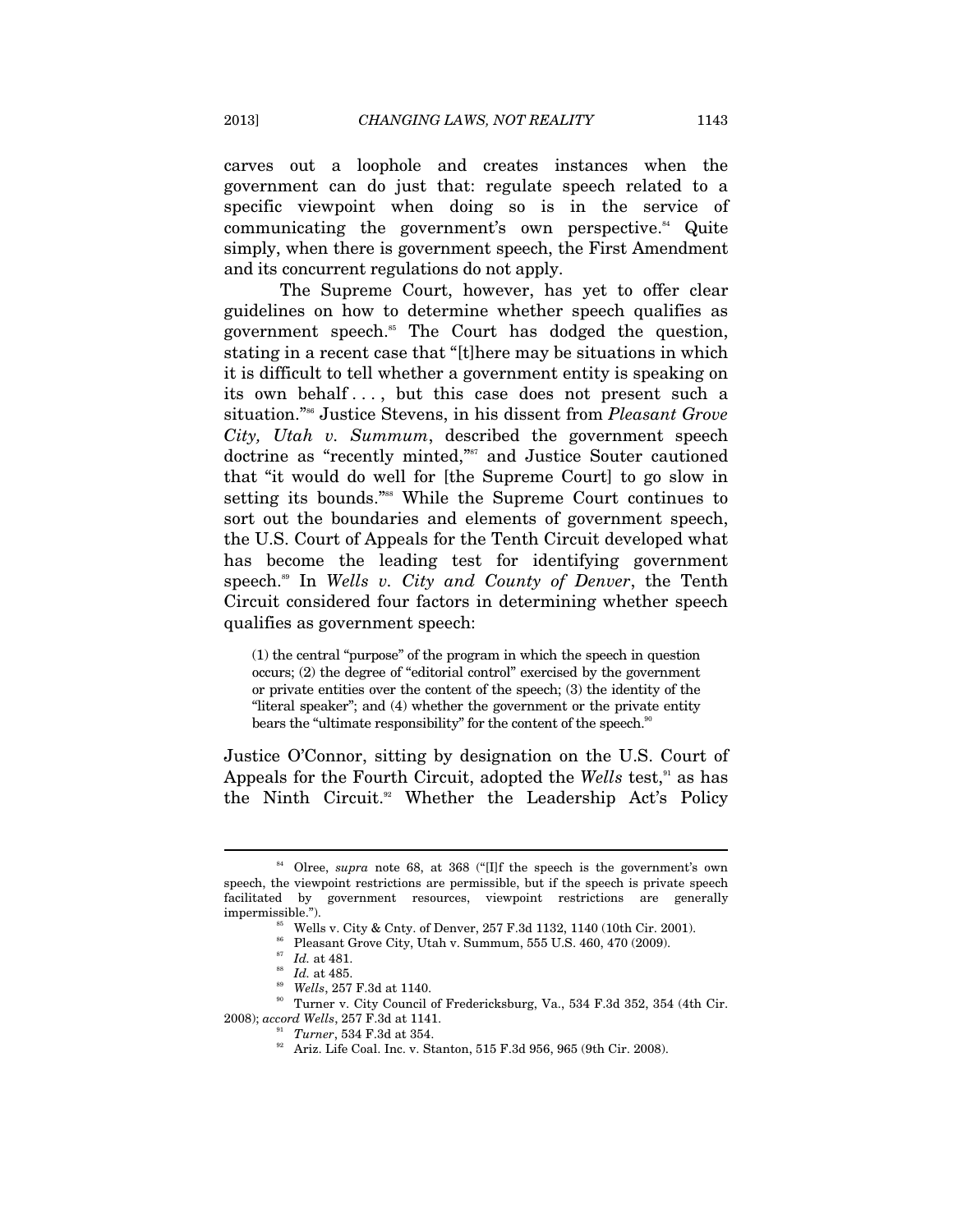Requirement constitutes government speech lies at the heart of *DKT International* and *AOSI*.

- III. THE CIRCUIT SPLIT
- *A.* DKT International v. U.S. Agency for International Development

DKT is an NGO that engages in international family planning education and HIV/AIDS prevention; DKT is also a subgrantee of Family Health International (FHI).<sup>33</sup> In June 2005, FHI provided DKT with an agreement to operate a program that distributes condoms and condom lubricants, funded by USAID.<sup>94</sup> The agreement included "a certification that 'DKT has a policy explicitly opposing prostitution and sex trafficking.'"95 But DKT refused to adopt that policy and did not sign the agreement.<sup>36</sup> As a result, FHI cancelled DKT's grant and declined to provide DKT with additional funding.<sup>97</sup>

DKT refused to adopt the anti-prostitution policy because it was concerned that doing so would "stigmatiz[e] and alienat[e]"98 sex workers, who are extremely vulnerable to contracting HIV/AIDS.<sup>99</sup> DKT brought suit against USAID in the U.S. District Court for the District of Columbia, alleging that the Policy Requirement violated DKT's First Amendment rights by restraining its speech in other areas of work for which it did not receive federal funds. Additionally, DKT alleged that the Policy Requirement "force[d] DKT to convey a message with which it does not necessarily agree."<sup>100</sup> The district court sided with DKT, finding that the Policy Requirement violated the First Amendment because it "constitute[d] [a] view point based restriction[] on speech" and is "not narrowly tailored to further a compelling government interest."101

The Court of Appeals for the District of Columbia Circuit reversed.102 The court distinguished *League of Women* 

 $^{93}_{94}$  DKT Int'l, Inc. v. U.S. Agency for Int'l Dev., 477 F.3d 758, 760 (D.C. Cir. 2007).  $^{94}_{95}$   $^{1}$   $\!ld$ 

<sup>96</sup> *Id.* at 761. 97 *Id.*

<sup>98</sup> *Id.*

<sup>99</sup> *Id.*

 $^{100}\;$   $Id.$ 

 $101$  DKT Int'l, Inc. v. U.S. Agency for Int'l Dev., 435 F. Supp. 2d 5, 18 (D.D.C. 2006), *rev'd*, 477 F.3d 758 (D.C. Cir. 2007). 102 DKT Int'l, Inc. v. U.S. Agency for Int'l Dev., 477 F.3d 758, 759 (D.C. Cir. 2007).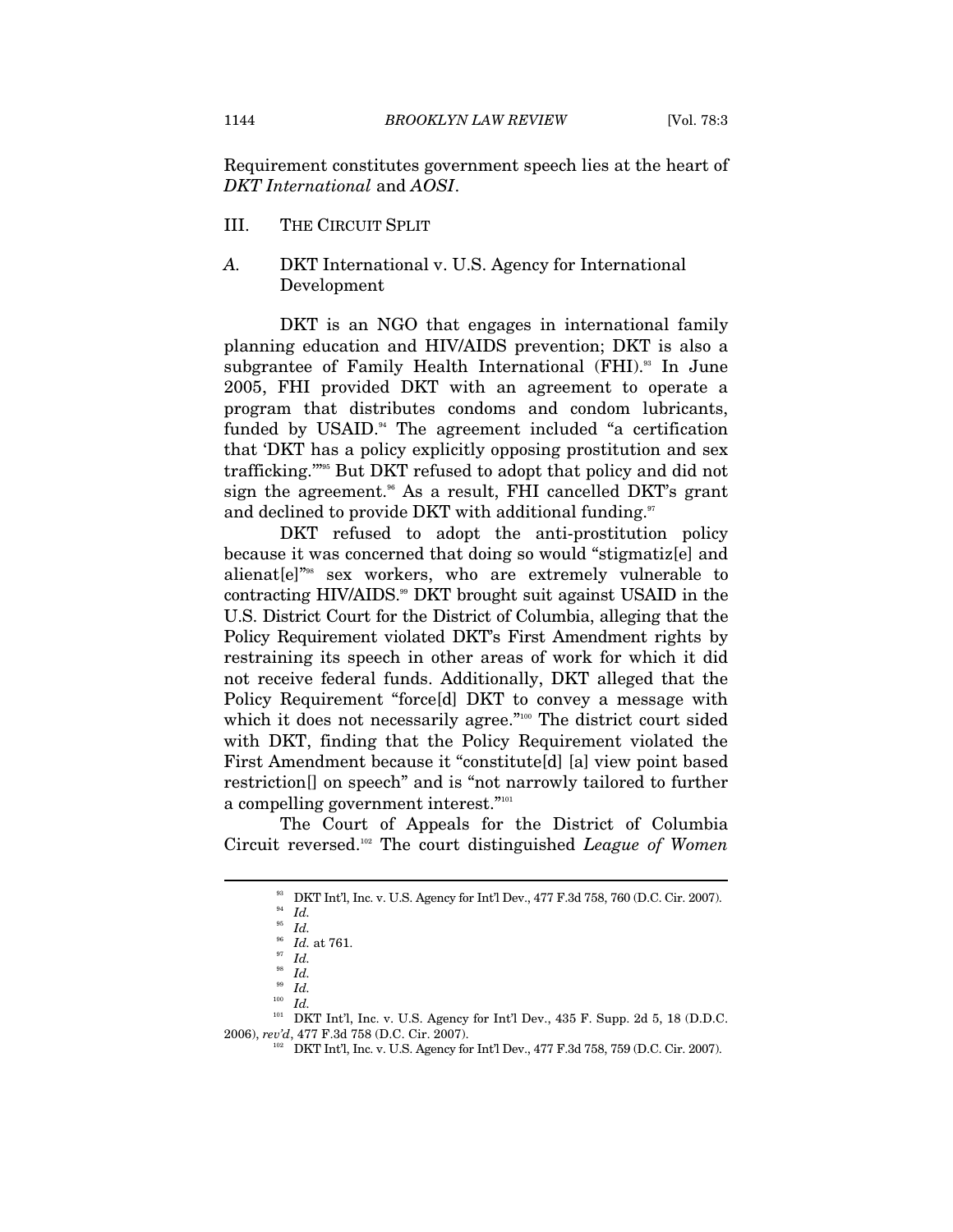*Voters* and relied on *Rust* to find that when the government offers funding to promote its own policy—in this case, fighting HIV/AIDS and discouraging prostitution—then it may impose conditions to ensure that grantees deliver the government policy and do not engage in contrary behavior or convey contradictory messages.103 The D.C. Circuit supported its position by citing the government's brief, which stated:

It would make little sense for the government to provide billions of dollars to encourage the reduction of HIV/AIDS behavioral risks, including prostitution and sex trafficking, and yet to engage as partners in this effort organizations that are neutral toward or even actively promote the same practices sought to be eradicated. The effectiveness of the government's viewpoint-based program would be substantially undermined, and the government's message confused, if the organizations hired to implement that program by providing HIV/AIDS programs and services to the public could advance an opposite viewpoint in their privately-funded operations. $104$ 

The court concluded that the Policy Requirement did not compel DKT to promote a certain policy, but created a condition whereby DKT had to "communicate the message"105 behind the policy that the government chose to fund. The court therefore found the Policy Requirement to be constitutional.<sup>106</sup>

*B.* Alliance for Open Society International v. U.S. Agency for International Development

Four years after the D.C. Circuit Court found the Policy Requirement constitutional, the Court of Appeals for the Second Circuit arrived at the opposite conclusion, holding that the Policy Requirement was unconstitutional.107 In *AOSI*, two NGOs, Pathfinder and AOSI, sought a preliminary injunction against USAID and HHS (among others), which would bar enforcement of the Policy Requirement.<sup>108</sup> Pathfinder and AOSI argued that the Policy Requirement limited the work they could carry out with funding from private donors, and that it restricted their ability to express ideas that may be "insufficiently opposed to prostitution" under the Policy Requirement.<sup>109</sup>

<sup>&</sup>lt;sup>103</sup> *Id.* at 761-62.<br><sup>104</sup> *Id.* at 762-63 (quoting USAID brief).<br><sup>105</sup> *Id.* at 764.<br>*Id.* 

<sup>&</sup>lt;sup>107</sup> Alliance for Open Soc'y Int'l, Inc. v. U.S. Agency for Int'l Dev., 651 F.3d 218, 223-24 (2d Cir. 2011), *cert. granted*, 133 S. Ct. 928 (2013). 108 *Id.* at 225. 109 *Id.*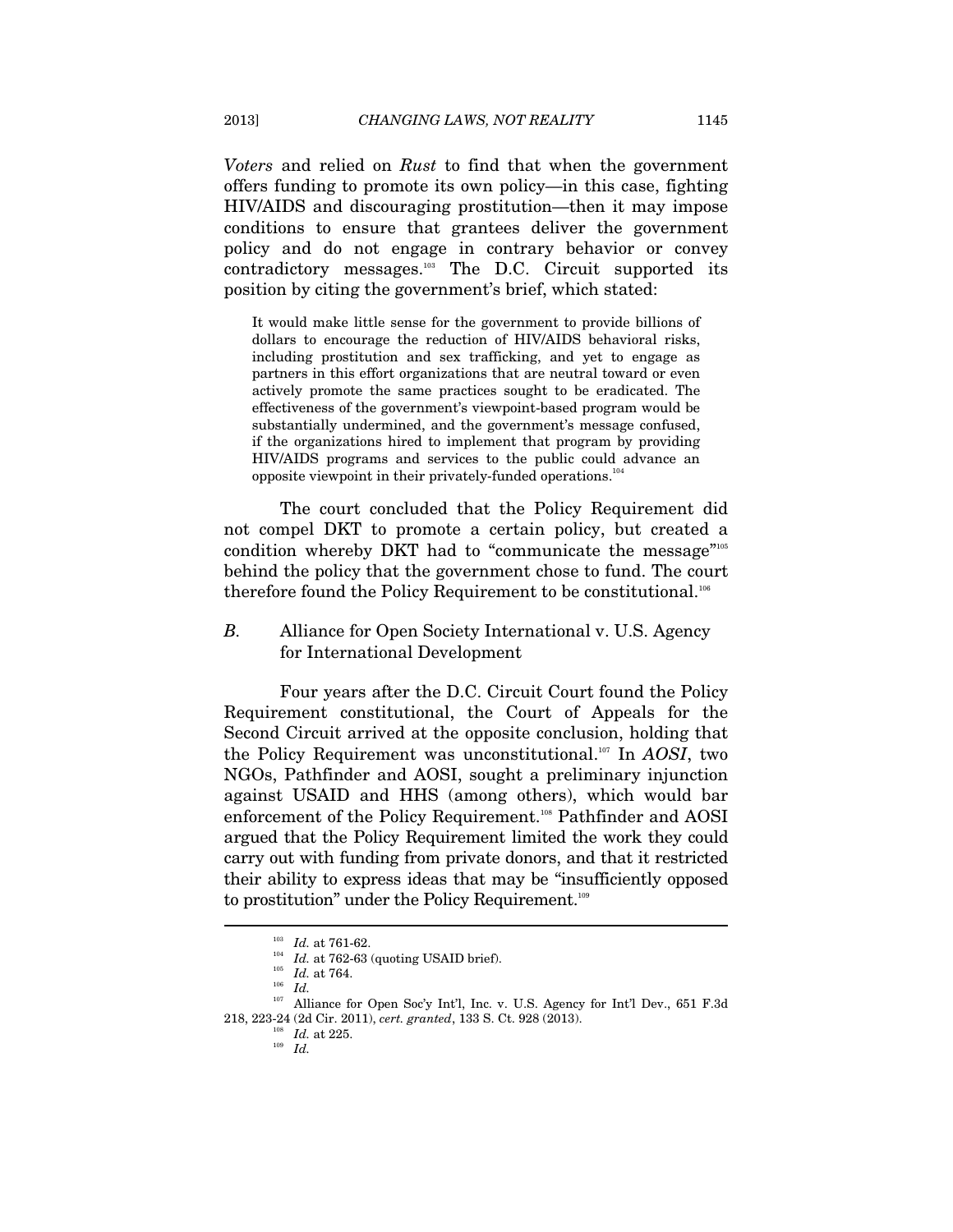AOSI's program, the Drug Demand Reduction Program, targets high-risk groups, including sex workers, to help contain the use of injection drugs in Uzbekistan, Tajikistan, and Kyrgyzstan.<sup>110</sup> The program is funded by USAID and by a sizeable grant from the Open Society Institute.<sup>111</sup> Pathfinder runs a number of programs addressing HIV/AIDS prevention, including a program in India that organizes sex workers, and educates and encourages them to engage in safe sex practices.<sup>112</sup> The program also includes elements of community outreach that entail working with pimps and brothel owners.<sup>113</sup>

In order to comply with the Policy Requirement, both AOSI and Pathfinder adopted policy statements opposing prostitution.114 Shortly thereafter, both NGOs filed suit against USAID.115 AOSI claimed that the Policy Requirement forced "the organization to engage in speech against its own will,"116 and Pathfinder argued that the Policy Requirement prevented the organization from continuing its work in educating and organizing sex workers, which was made possible through private funding.117 Both organizations sought a declaratory judgment limiting the scope of the Policy Requirement's application or, in the alternative, declaring the Policy Requirement unconstitutional.<sup>118</sup>

The U.S. District Court for the Southern District of New York applied strict scrutiny to the Policy Requirement, finding that "when a spending enactment substantially impairs First Amendment protected activity conducted by private entities with private funds as a condition of receiving a government benefit, heightened scrutiny is warranted."119 Under strict scrutiny analysis, the court asked whether the Policy Requirement was "narrowly tailored to fit Congress's intent."120 The court held that the Policy Requirement was not narrowly tailored because it acted as "a blanket ban on certain constitutionally protected

<sup>110</sup> Alliance for Open Soc'y Int'l, Inc. v. U.S. Agency for Int'l Dev., 430 F. Supp. 2d 222, 230 (S.D.N.Y. 2006). 111 *Id.*

<sup>112</sup> *Id.*

<sup>113&</sup>lt;br>11*4 Id.*<br><sup>114</sup> *Alliance for Open Soc'y Int'l, Inc.*, 651 F.3d at 228.

<sup>&</sup>lt;sup>115</sup> Alliance for Open Soc<sup>'</sup>y Int'l, Inc., 430 F. Supp. 2d at 237. <sup>116</sup> *Id.* at 238.

<sup>&</sup>lt;sup>118</sup> *Id. Id. 119 Id.* at 259.

 $^{120}$   $\,$   $Id.$  at 267 (internal quotation marks and citations omitted).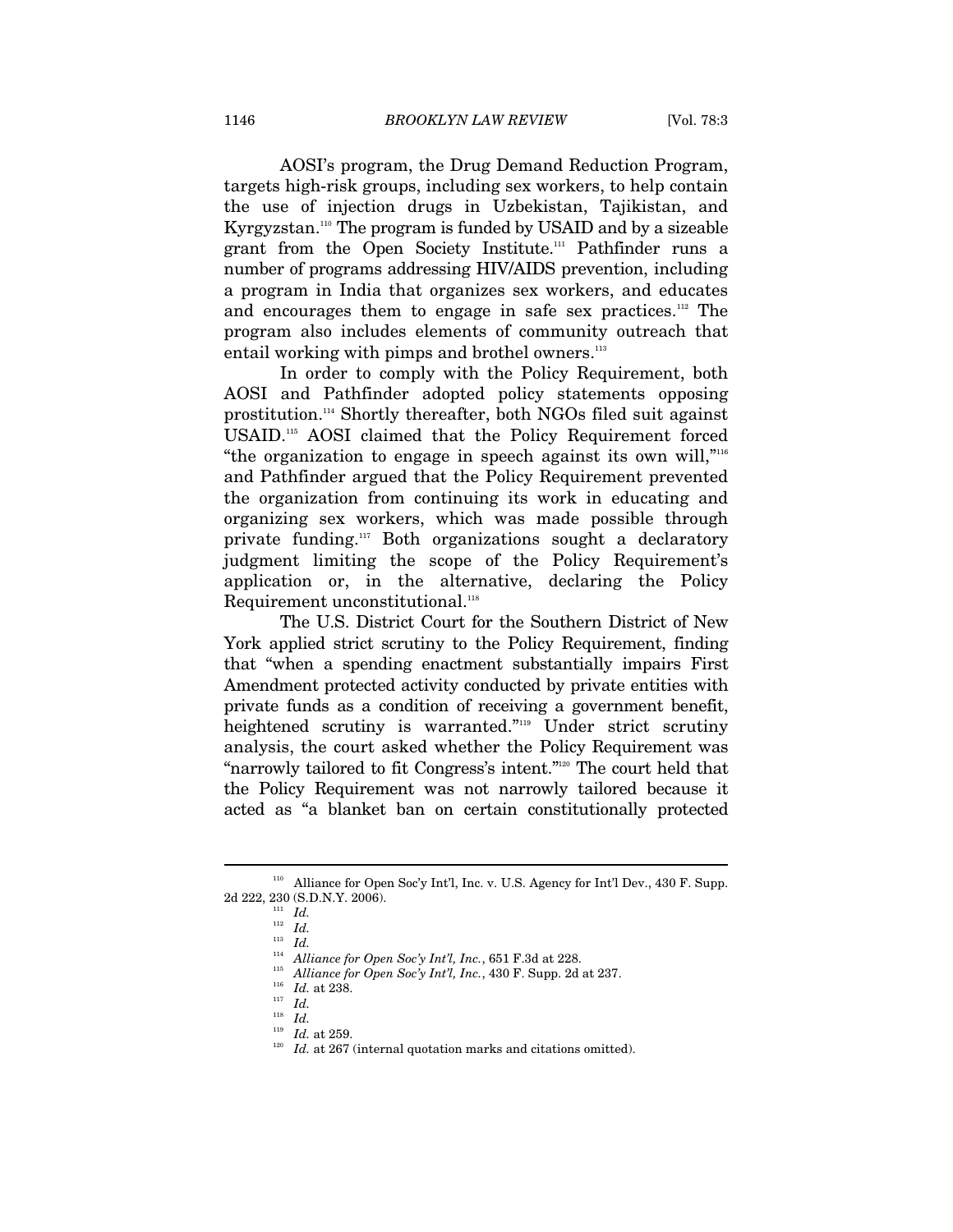speech<sup>"121</sup> without serving the government's stated purpose of fighting HIV/AIDS.122 As a result, the court granted a preliminary injunction enjoining further enforcement of the Policy Requirement.<sup>123</sup>

On appeal, the defendants informed the Second Circuit that they were developing guidelines that they believed would mitigate the constitutional issues underlying the Policy Requirement.124 The Second Circuit therefore remanded the case to the district court for findings on whether the preliminary injunction still constituted appropriate relief.125 On remand, the district court found that the injunction remained an appropriate remedy because, even though the guidelines appeared to bring the Policy Requirement in line with the dual structure approved in *Rust*, they nevertheless failed to address the fact that the Policy Requirement compelled speech.<sup>126</sup> Accordingly, defendants' revised guidelines failed to mitigate First Amendment concerns.<sup>127</sup>

On appeal a second time, the Second Circuit affirmed the district court's findings. The Second Circuit measured the Policy Requirement against the unconstitutional conditions doctrine, finding that it far exceeded the funding conditions outlined in *Regan*, *League of Women Voters*, and *Rust*—cases in which the government prohibited funding recipients from engaging in certain types of speech.<sup>128</sup> The court's concern was not simply that the Policy Requirement limits speech, but that it *compels* speech.129 Moreover, the speech that the Policy Requirement compels is not neutral but is instead viewpointbased, because it requires Leadership Act grantees to espouse the government's anti-prostitution perspective.130 As established in *Rosenberger v. Rector & Visitors of the University of Virginia*, 131 "viewpoint-based intrusions on free speech offend the First

<sup>&</sup>lt;sup>121</sup> *Id.* at 270.<br><sup>122</sup> *Id.* at 269.<br><sup>123</sup> *Id.* at 278.<br><sup>124</sup> Alliance for Open Soc'y Int'l, Inc. v. U.S. Agency for Int'l Dev., 651 F.3d 218, 226 (2d Cir. 2011), *cert. granted*, 133 S. Ct. 928 (2013). 125 Alliance for Open Soc'y Int'l, Inc. v. U.S. Agency for Int'l Dev., 254 F. App'x 843,

<sup>846 (2</sup>d Cir. 2007), *aff'd*, 651 F.3d 218 (2d Cir. 2011), *cert. granted*, 133 S. Ct. 928 (2013). 126 Alliance for Open Soc'y Int'l, Inc. v. U.S. Agency for Int'l Dev., 570 F. Supp.

<sup>2</sup>d 533, 549 (S.D.N.Y. 2008), aff'd, 651 F.3d 218 (2d Cir. 2011), cert. granted, 133 S. Ct.

<sup>&</sup>lt;sup>127</sup> *Id.* 128 *Id.* 128 *Alliance for Open Soc'y Int'l, Inc.*, 651 F.3d at 234.

 $\overline{129}$  *Id.*<br><sup>130</sup> *Id.* at 234-35.

 $^{131}$  Rosenberger v. Rector & Visitors of the Univ. of Va., 515 U.S. 819, 828-29 (1995).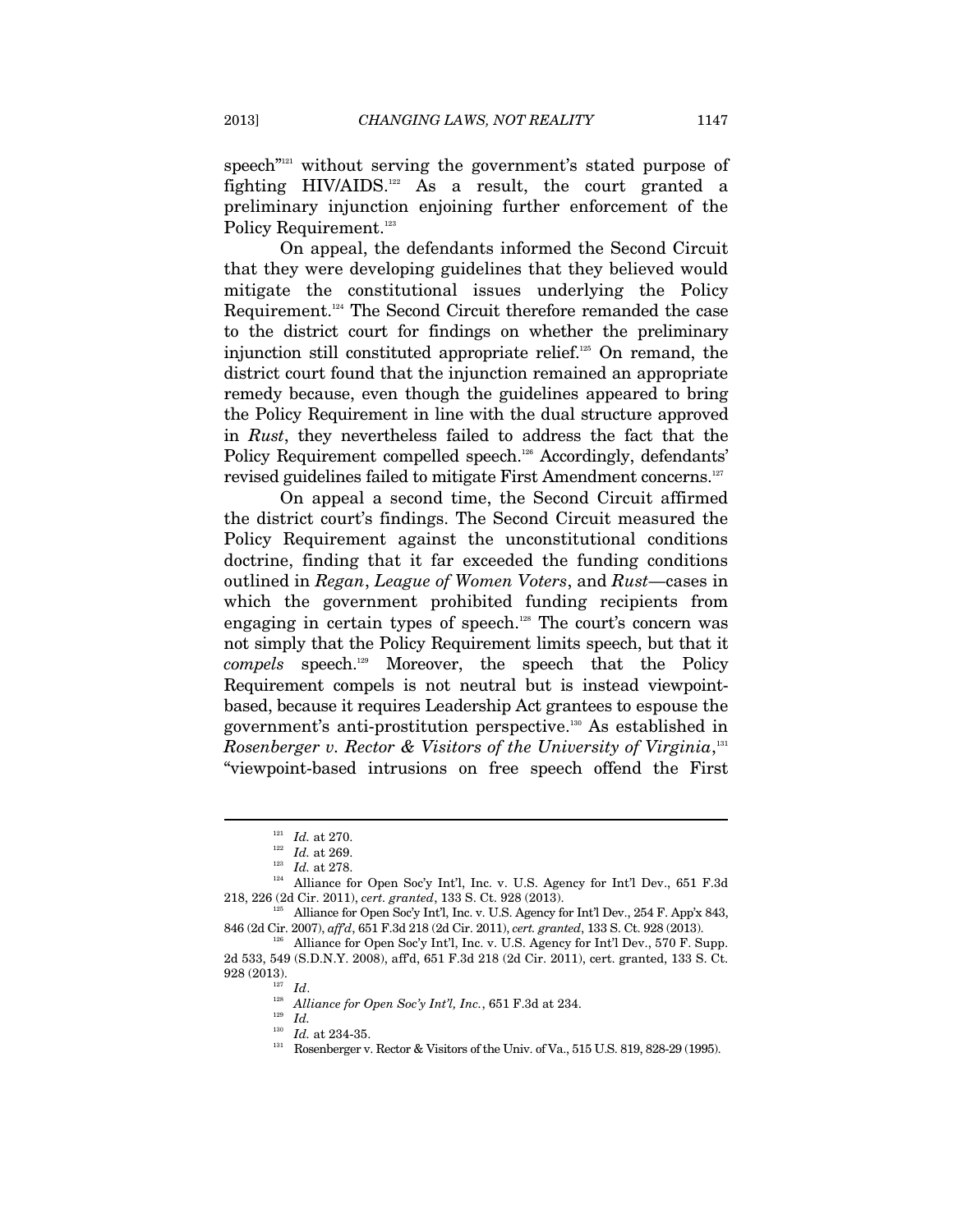Amendment."<sup>132</sup> Because the Policy Requirement compels viewpoint-based speech, the Second Circuit held that it was subject to heightened scrutiny.<sup>133</sup> The court then found that the Policy Requirement was not narrowly tailored to serve the Leadership Act's purpose of fighting HIV/AIDS.134 The court concluded that the Policy Requirement improperly compelled grantees to adopt and convey the government's position opposing prostitution, and it found that Pathfinder and AOSI demonstrated a likelihood of success on the merits of their First Amendment claim.<sup>135</sup> The Supreme Court granted certiorari for the case on January 11, 2013.136

#### IV. ANALYSIS

As established above, the Policy Requirement created a circuit split between the Second Circuit and the D.C. Circuit. This note contends that the D.C. Circuit's analysis in *DKT International* erroneously classified the Policy Requirement as government speech—by equating it with the Title X speech restrictions that the Court deemed acceptable in *Rust*—and therefore bestowed upon it the concomitant allowance of viewpoint-based discrimination.137 The Second Circuit, on the other hand, recognized the Policy Requirement as an impermissible viewpoint-based restriction on private speech, one that is overly broad and fails to serve the underlying purpose of the Leadership Act—to eradicate HIV/AIDS.138 The Second Circuit's analysis represents not only a logical extension of the unconstitutional conditions doctrine, but also a strong publicpolicy decision that supports the global battle against HIV/AIDS.

#### *A. The Purpose of the Leadership Act and the Policy Requirement*

To determine the constitutionality of the Policy Requirement and its proper categorization as either viewpointbased discrimination or government speech, it is necessary, first, to examine its purpose within the context of the

<sup>132</sup> *Alliance for Open Soc'y Int'l, Inc.*, 651 F.3d at 235 (citing *Rosenberger*, 515

 $\begin{array}{ll} ^{133} \text{ \quad \ \ \, Id. at 236.} \\ \text{ \quad \ \ \, \, 134 \quad \ \ \, \, 14. at 237.} \\ \text{ \quad \ \ \, \, 135 \quad \ \ \, Id. at 239.} \\ \text{ \quad \ \ \, Agency for Inrll Dev. v. Alliance for Open Soc'y Inrll, 133 S. Ct. 928, 928 (2013). \\ \text{ \quad \ \ \, 137 \quad \ \ \, 138.} \\ \text{ \quad \ \ \, 138.} \text{ \quad \ \$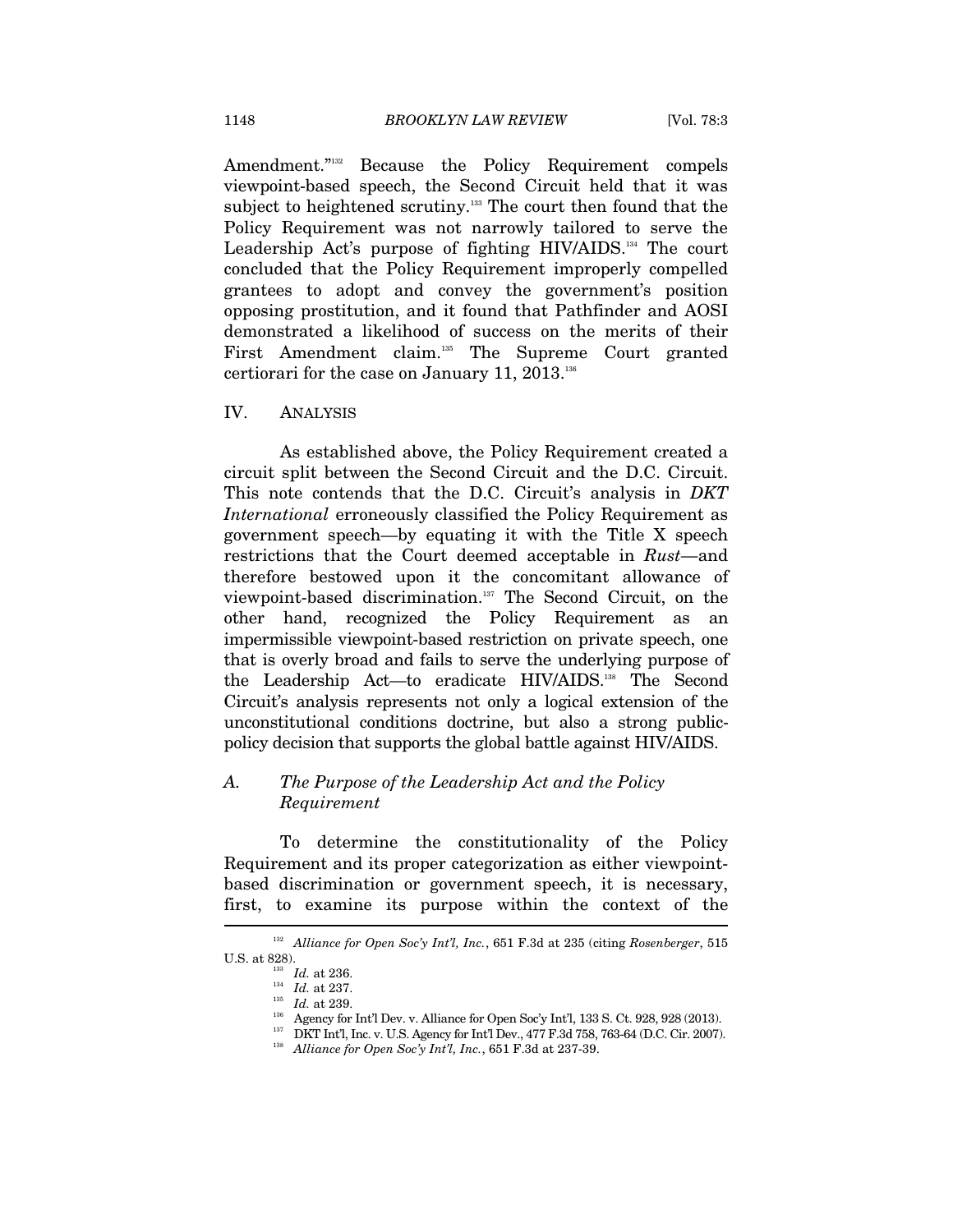Leadership Act as a whole.<sup>139</sup> The bottom line is that the purpose of the Leadership Act is to strengthen U.S. leadership and efficacy in an ongoing, global battle against HIV/AIDS.140 To achieve this goal, the Leadership Act provides for consideration of gender equity issues and targeted outreach toward vulnerable populations.141 Sex workers constitute a vulnerable population, and Congress points to the sex industry as one of the causes of the HIV/AIDS epidemic.<sup>142</sup> Additionally, and quite significantly, the Leadership Act explicitly recognizes that NGOs have valuable on-the-ground experience and expertise, which make them a critical part of the U.S. effort to reduce the spread of HIV/AIDS.143

Within the context of the Leadership Act's overarching purpose to eradicate HIV/AIDS, the Policy Requirement simply does not belong. On its face, the Policy Requirement might appear to further the Leadership Act's consideration of gender equity issues—after all, the Policy Requirement condemns prostitution and any support of prostitution, seemingly in support of women's autonomy.<sup>144</sup> Moreover, prostitution is nearly universally abhorred. But, this is an oversimplification. The Policy Requirement is actually the manifestation of conservative political ideologies, which Republican and Democratic representatives hotly debated while drafting the statute. Republican desires to include the requirement divorced the ideal of ending prostitution from the reality of preventing and combating HIV/AIDS. This ratification of conservative ideals subsequently tied the hands of the NGOs that Congress wanted to partner with.

Republican Congressman Chris Smith, known for his strong pro-life politics and socially conservative perspective, introduced the Policy Requirement as an amendment to the Leadership Act, and the House Committee on International Relations approved the amendment by a slim margin, "24 ayes to 22 noes."145 After approval by both the House of Representatives and the Senate, the Leadership Act returned

<sup>&</sup>lt;sup>139</sup> See supra notes 73-79 and accompanying text.<br>
<sup>140</sup> 22 U.S.C.A. § 7603 (West 2012).<br>
<sup>141</sup> *Id.* § 7601(21)(C).<br>
<sup>142</sup> *Id.* § 7601(23).<br>
<sup>143</sup> *Id.* § 7601(18), 7621(a)(2)-(4).<br>
<sup>144</sup> *Id.* § 7631(f).<br>
<sup>144</sup> *Id. Sex Work in the Context of HIV/AIDS: Consequences for Women's Health*, 34 HARV. J.

L. & GENDER 225, 243 (2011).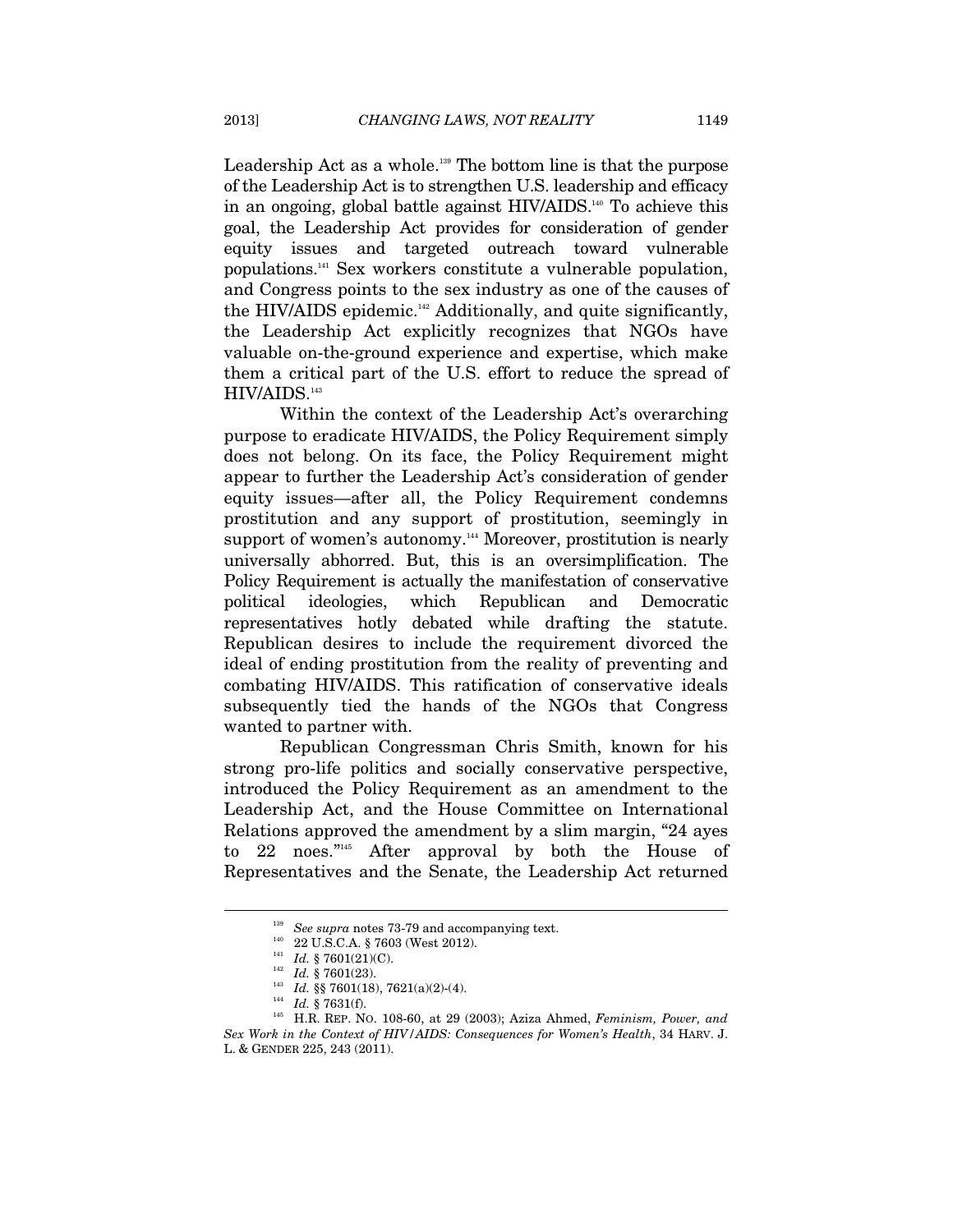to the House for final approval of amendments proposed by the Senate. During that session, Congressman Todd Akin (R-NJ) voiced additional support for the Policy Requirement, stating, "We have received word that there are groups who actively promote prostitution on their Web site, that they have received U.S. tax dollars in the past, and that is why [the Policy Requirement] is important and why it must be enforced."<sup>146</sup> In his statement of support, however, Congressman Akin did not offer any evidence of how grantees promoted prostitution.<sup>147</sup>

Opposition to the Policy Requirement came solely from the other side of the aisle. Democratic Congressman José Serrano (D-NY) cautioned that the amendment was "overreaching" and "too broad."148 Congresswoman Barbara Lee (D-CA) characterized the Policy Requirement as "a bad piece of public health policy" and proceeded to describe it as "counterproductive to achieving our long term goals of reducing the spread of the disease, and treating those already infected."149 Finally, Congresswoman Lee cut to the heart of the Policy Requirement, articulating the issue that has become the core of the dispute between NGOs and USAID: "How can an organization that is seeking to mitigate the risk of infection for sex workers reach out to these women when we require them to have an affirmative policy in place that would turn these very women away from receiving education and treatment for HIV/AIDS?"150

Nicholas Kristof, *New York Times* columnist, author, and human rights advocate, suggests that feminist ideologies, morality, and most importantly, politics, create division over a fact that both sides of the aisle actually agree on—that child prostitution and forced prostitution are horrendous realities.151 This note argues that the Policy Requirement represents just such a division. Professor Aziza Ahmed and the Guttmacher Institute, a sexual and reproductive health policy institute, liken the Policy Requirement to other socially conservative policies such as the "Global Gag Rule," which required international organizations receiving U.S.-based financial

<sup>146 150</sup> CONG. REC. H5348, 5357 (July 8, 2004) (statement of Rep. Todd Akin (R-MO) commenting on the Policy Requirement).  $147$  *Id.* 

 $^{148}$   $\,$   $Id.$  at 5358 (statement of Rep. José Serrano (D-NY) opposing the Policy

Requirement).  $I_{49}$  *Id.* (statement of Rep. Barbara Lee (D-CA) opposing the Policy Requirement).  $I_{d}$ 

<sup>151</sup> KRISTOF & WUDUNN, *supra* note 1, at 25.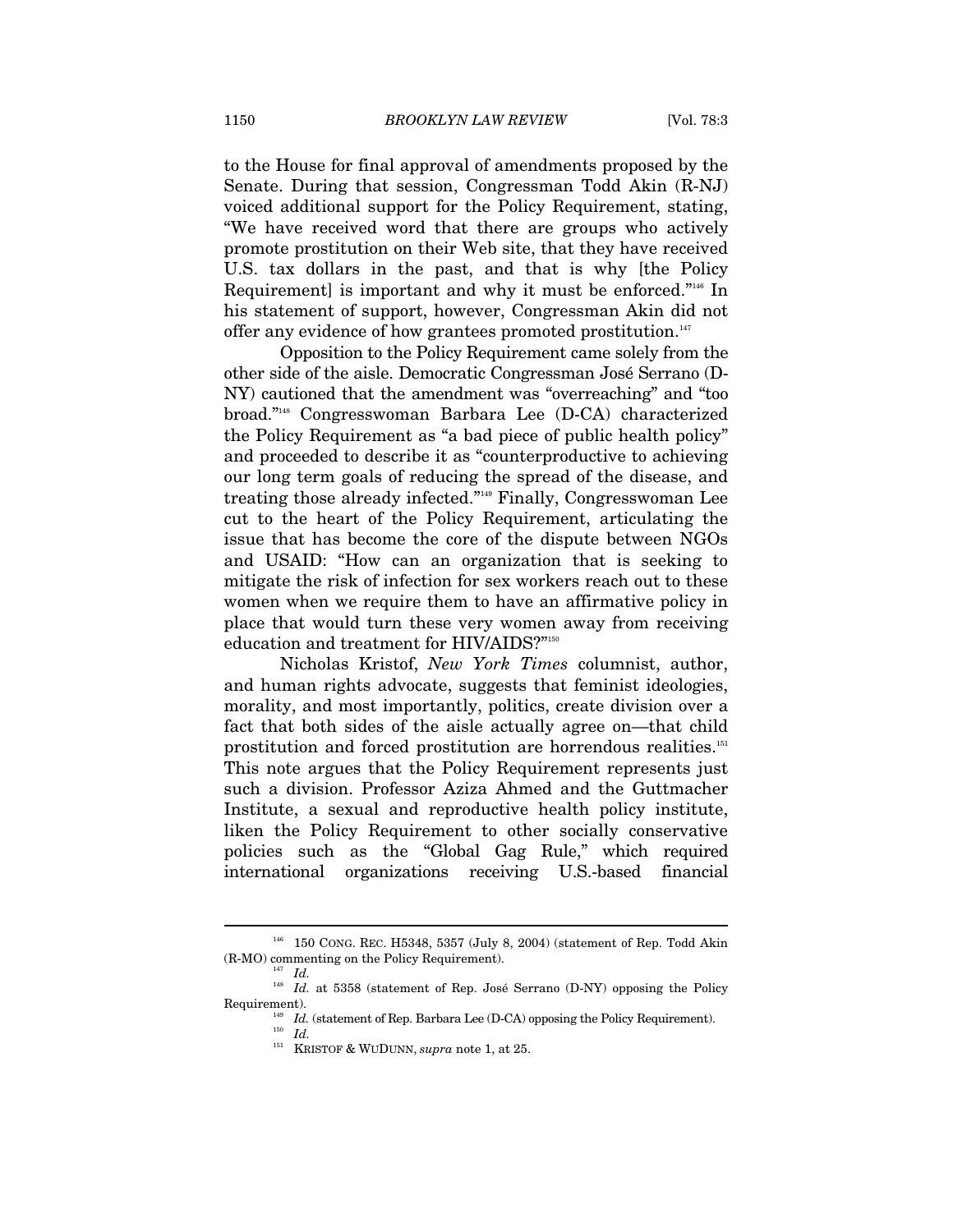assistance to denounce and dissociate themselves from abortion and promote abstinence-based sex education.<sup>152</sup>

In addition to the fact that the Policy Requirement represents partisan perspectives, the Leadership Act specifically provides for its inconsistent application, further highlighting its lack of functionality. The Leadership Act carves out an exception to the Policy Requirement for the Global Fund to Fight AIDS, Tuberculosis, and Malaria; the World Health Organization; the International AIDS Vaccine Initiative; and any United Nations agency.<sup>153</sup> This exception is quite large, and it applies to agencies carrying out work that is nearly identical to that of AOSI, DKT International, and Pathfinder International.

For example, the United Nations Population Fund (UNFPA)—a United Nations agency that describes its mission as "promot[ing] the right of every woman, man and child to enjoy a life of health and equal opportunity<sup>"154</sup>—is exempt from the Policy Requirement, even though UNFPA regularly engages with sex workers as part of its work to combat HIV/AIDS. UNFPA's work involves HIV prevention among vulnerable populations, including sex workers.155 In fact, UNFPA actually works alongside Pathfinder International, one of the plaintiffs in *AOSI*, as part of the Maternal Health Task Force, a collaborative effort by like-minded organizations to address maternal morbidity and mortality and their related causes, such as HIV/AIDS.<sup>156</sup>

In this manner, the Policy Requirement's purpose is further called into question because the requirement works against one of the stated aims of the Leadership Act—to intensify public–private partnerships as part of the strategy to combat HIV/AIDS.157 In effect, the Policy Requirement ties the hands of NGOs engaged in critical HIV/AIDS-focused work on Ï

<sup>152</sup> Ahmed, *supra* note 145, at 242-43; Susan A. Cohen, *Ominous Convergence: Sex Trafficking, Prostitution and International Family Planning*, 8 GUTTMACHER REP. ON PUB. POL'Y, Feb. 2005, at 12, *available at* http://www.guttmacher.org/pubs/tgr/08/

<sup>1/</sup>gr080112.html. 153 22 U.S.C.A. § 7631(f) (West 2008). 154 *Population Issues Overview*, UNFPA, http://web.unfpa.org/issues/index.htm

<sup>&</sup>lt;sup>155</sup> Preventing HIV/AIDS, Focus on Especially Vulnerable Groups, UNFPA, http://www.unfpa.org/hiv/groups.htm (last visited Feb. 14, 2013). Ironically, the Leadership Act cites UNAID as its source for statistics on HIV/AIDS and gender, even though UNAID's work is spearheaded by UNFPA, whose work would not comply with the Policy Requirement if it were to be applied to UNFPA. 22 U.S.C.A. § 7601(36)(A)-(C).

Policy Requirement if it were to be applied to UNFPA. 22 U.S.C.A. § 7601(36)(A)-(C). 156 *Mission*, MATERNAL HEALTH TASK FORCE, http://maternalhealthtaskforce.org/ component/content/article/1-pages/23-mhtf-mission (last visited Feb. 27, 2013); *see also The MHTF Partner Channel*, MATERNAL HEALTH TASK FORCE, http://maternalhealthtaskforce.org/  ${\rm collaborate\text{-}1/partners\text{ (last visited Feb.\ 27, 2013).}\atop \text{^{157}}}\text{ 22 U.S.C.A.\ $\$ 7603(4), 7621(b)(1)-(2).}$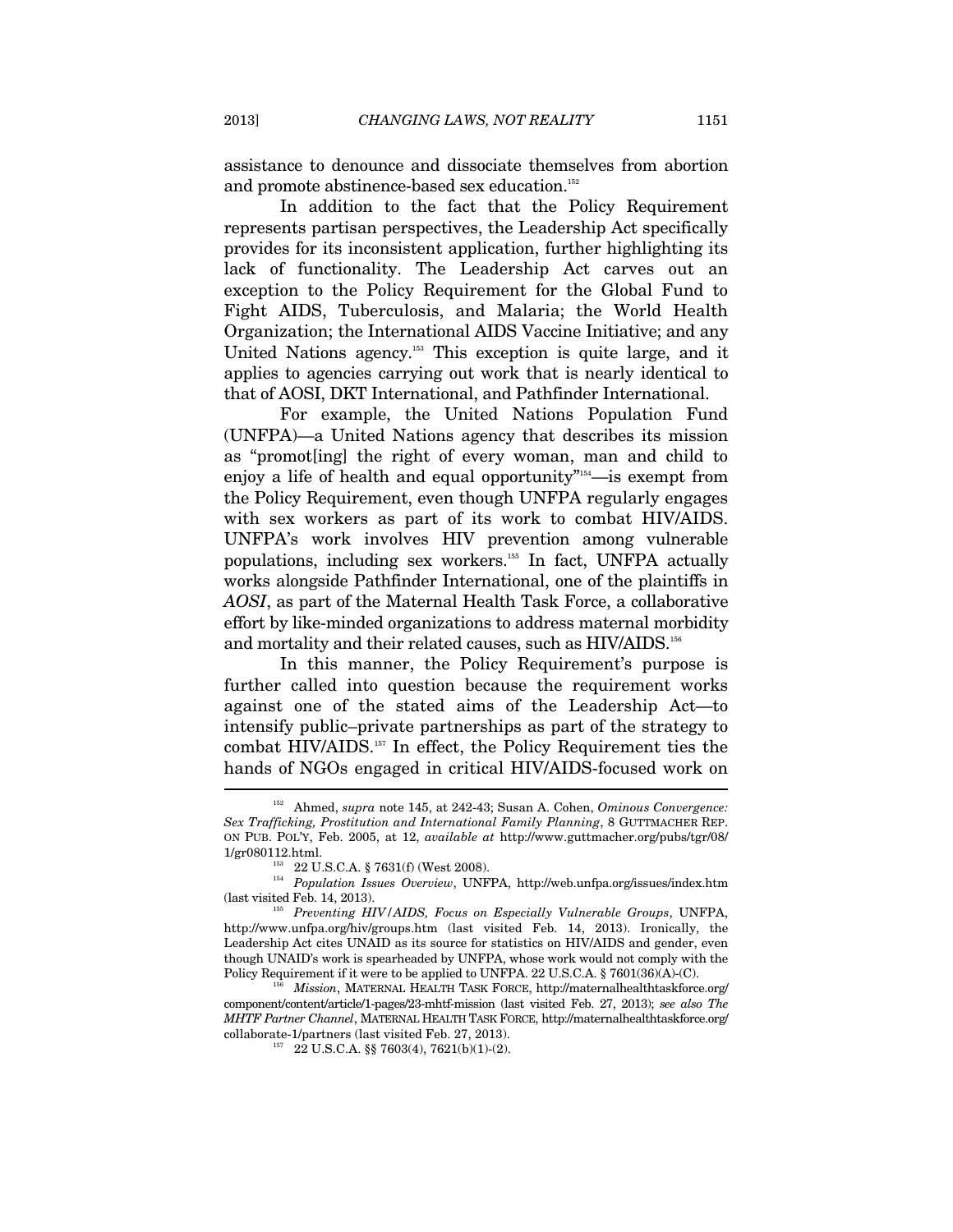the ground.158 Even though the Leadership Act recognizes that NGOs possess expertise and knowledge that are critical to effectively reduce the spread and transmission of HIV/AIDS,<sup>159</sup> the Policy Requirement blocks NGOs from exercising their best practices. Such contradictions within the Leadership Act indicate that the Policy Requirement does not further the goals of the Leadership Act itself, but rather functions as an expression of a conservative viewpoint.

# *B. The Policy Requirement Constitutes Viewpoint Discrimination and Is Unconstitutional Under the First Amendment*

As discussed in Part II.B, the U.S. Supreme Court has repeatedly held that the government may not regulate private speech when its primary purpose is to quash a particular viewpoint.160 When a regulation on speech is viewpoint-based, it is subject to strict scrutiny—that is, the regulation is presumptively unconstitutional unless the government can show that the regulation is narrowly tailored to serve a compelling governmental interest.161 As outlined in Part IV.A, the Policy Requirement serves no functional purpose within the Leadership Act, let alone a compelling governmental interest. As a result, the Policy Requirement fails the threshold requirement for a finding of constitutionality under strict scrutiny analysis.

But, even if we were to suppose that it serves a compelling governmental interest, the Policy Requirement and its corresponding guidelines are far too broad to qualify as a narrowly tailored legislative program under a strict scrutiny analysis. Although the Policy Requirement seems straightforward in its call for "a policy explicitly opposing prostitution and sex trafficking,"<sup>162</sup> its corresponding guidelines call for grantees to maintain "objective integrity and independence from any

<sup>158</sup> Jodi Jacobson, *UPDATED: Federal Appeals Court Overturns United States "Prostitution Pledge" for U.S. Groups; Int'l Orgs Still Subject to Pledge*, RH REALITY CHECK (July 6, 2011, 8:00 PM), http://www.rhrealitycheck.org/blog/2011/07/06/federalappeals-court-overturns-united-states-prostitution-pledge ("[P]rograms that might otherwise [have] been funded were dropped, irrespective of whether the strategies involved had been proven to reduce the spread of HIV. Moreover, programs recognized around the world for their successes in working with marginalized populations such as sex workers and other marginalized populations have been de-funded.").<br>
<sup>159</sup> 22 U.S.C.A. § 7621(a), (b).<br>
<sup>160</sup> *See supra* notes 67-71 and accompanying text.<br>
<sup>161</sup> *See supra* note 70 and accompanying text.<br>
<sup>162</sup> 22 U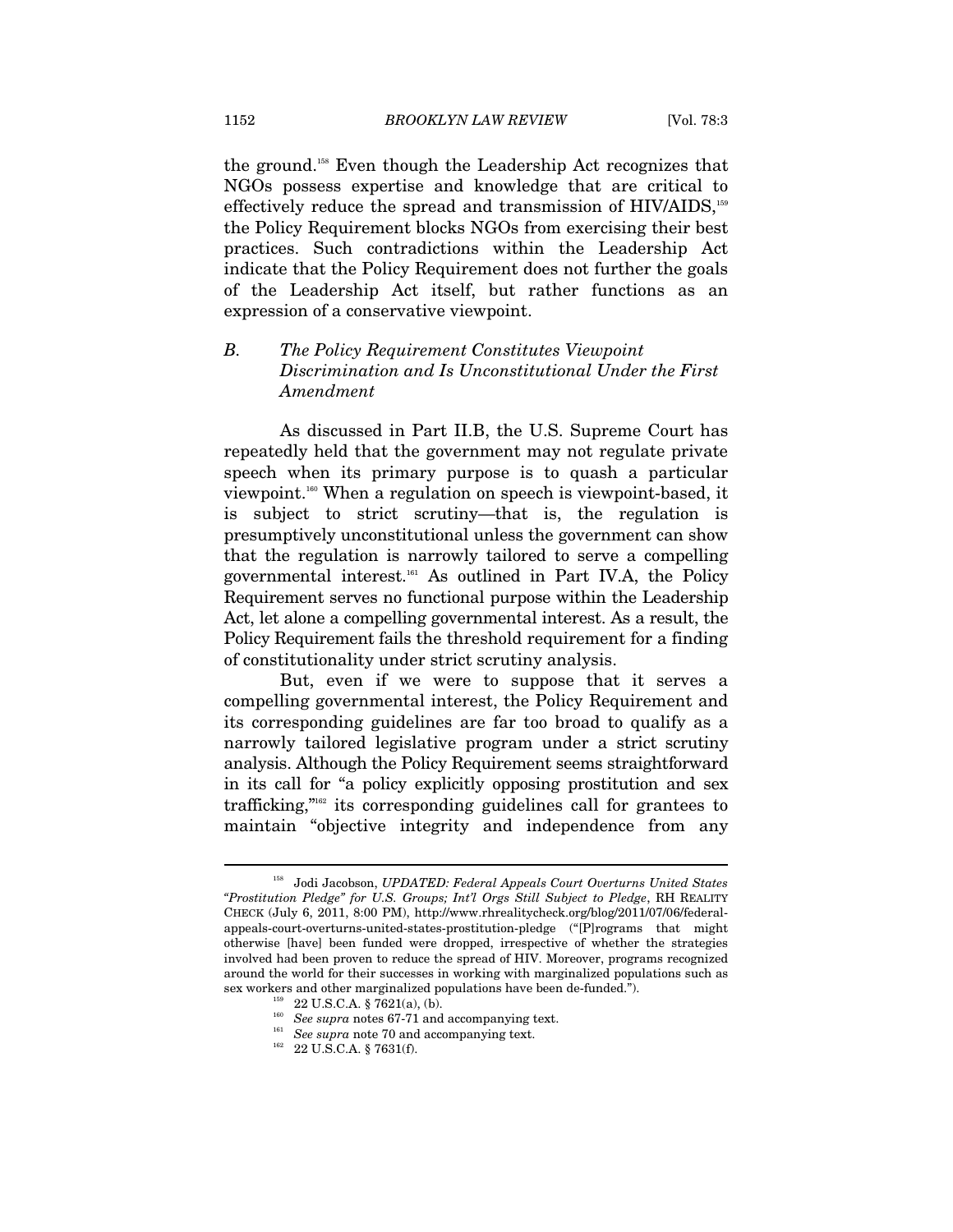affiliated organization that engages in activities inconsistent with the recipient's opposition to the practices of prostitution and sex trafficking . . . . "<sup>163</sup> These guidelines, however, fail to define what types of activities are "inconsistent" with the antiprostitution policy statement.

In fact, after hearing oral arguments in *AOSI*, the Second Circuit noted that it had "the distinct impression that not even Defendants have a grasp on what it means to engage in expression that is 'inconsistent' with an opposition to prostitution."164 Indeed, AOSI, shortly after adopting its antiprostitution policy statement, sought confirmation from USAID that the policy statement complied with the Policy Requirement.<sup>165</sup> But this query yielded little clarification. AOSI claimed that Kent Hill, Acting Assistant Administrator for Global Health at USAID, offered the following guidance: "(1) organizations that promoted the legalization of prostitution would violate the requirement and (2) organizations that limited their activities to providing health services to prostitutes would be in compliance."166 According to the district court's opinion, Hill was unable to offer any further information about activities that might fall in between those two positions.<sup>167</sup> When even a USAID official charged with enforcing the Policy Requirement cannot articulate exactly what it demands of grantees, that requirement and its affiliated regulations cannot be characterized as "narrowly tailored." Therefore, under strict scrutiny analysis, the Policy Requirement should be held to represent unconstitutional viewpoint-based discrimination.<sup>168</sup>

<sup>&</sup>lt;sup>163</sup> 45 C.F.R. § 89.3 (2010).<br><sup>164</sup> Alliance for Open Soc'y Int'l, Inc. v. U.S. Agency for Int'l Dev., 651 F.3d 218, 240 n.8 (2d Cir. 2011), *cert. granted*, 133 S. Ct. 928 (2013). 165 Alliance for Open Soc'y Int'l, Inc. v. U.S. Agency for Int'l Dev., 430 F. Supp.

<sup>2</sup>d 222, 235-36 (S.D.N.Y. 2006), *aff'd*, 651 F.3d 218 (2d Cir. 2011), *cert. granted*, 133 S. Ct. 928 (2013).<br><sup>166</sup> *Id.* at 236.<br><sup>167</sup> *Id.*<br><sup>168</sup> For additional

<sup>168</sup> For additional scholarship on how the Policy Requirement constitutes viewpoint-based discrimination, *see* Garima Malhotra, *Good Intentions, Bad Consequences: How Congress's Efforts to Eradicate HIV/AIDS Stifle the Speech of Humanitarian Organizations*, 61 CATH. U. L. REV. 839 (2012). Other scholars have argued that the Policy Requirement does not constitute viewpoint-based discrimination, but rather, that it is a straightforward coercive penalty, an unconstitutional conditional government subsidy. *See* Alexander P. Wentworth-Ping, *Funding Conditions and Free Speech for HIV/AIDS NGOs: He Who Pays the Piper Cannot Always Call the Tune*, 81 FORDHAM L. REV. 1097, 1144 (2012). For the reasons outlined above, however, I disagree with that assessment and view the Policy Requirement as clear viewpoint-based discrimination.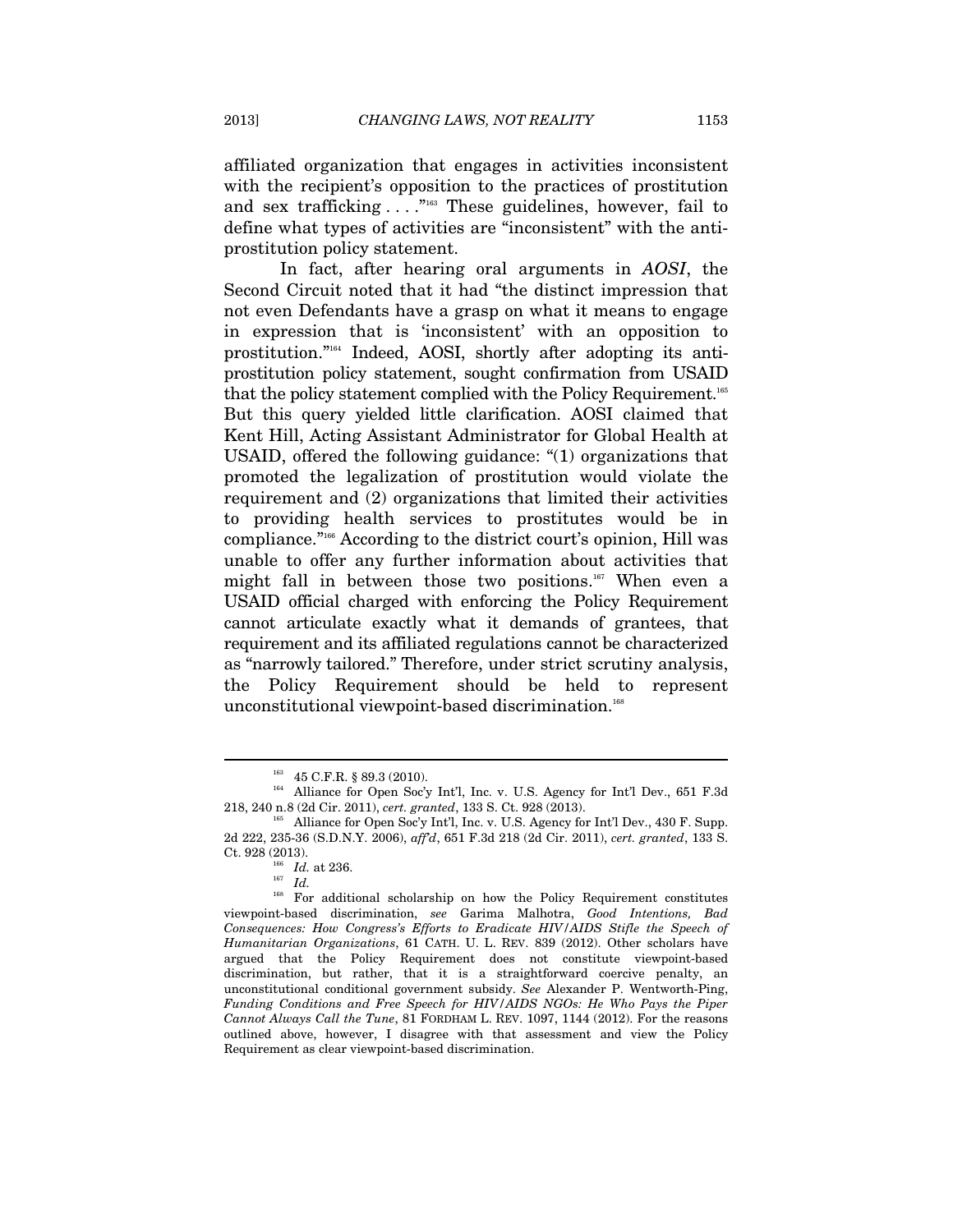#### 1154 *BROOKLYN LAW REVIEW* [Vol. 78:3

## *C. Anti-Prostitution Policy Statements Are Not Government Speech*

Because viewpoint-based discrimination is constitutional only in the context of government speech, the Policy Requirement will be deemed constitutional only if an organization's antiprostitution policy statement qualifies as government speech. To determine whether the anti-prostitution policy statement may qualify as government speech, the Tenth Circuit offers a fourfactor test under which a court must consider:

(1) the central "purpose" of the program in which the speech in question occurs; (2) the degree of "editorial control" exercised by the government or private entities over the content of the speech; (3) the identity of the "literal speaker"; and (4) whether the government or the private entity bears the "ultimate responsibility" for the content of the speech. $^{16}$ 

#### I will examine each element in turn.

The *DKT International* court improperly characterized the Policy Requirement as reflective of the government's purpose in the Leadership Act.<sup>170</sup> According to the D.C. Circuit, the governmental purpose of the Policy Requirement is to "eradicate HIV/AIDS" by "speak[ing] out against legalizing prostitution in other countries."171 This characterization allowed the court to conclude that, through the Policy Requirement, "the government's own message is being delivered."172 The D.C. Circuit found that the viewpoint-based Policy Requirement is constitutional, because it represents "criteria to ensure that [the government's] message is conveyed in an efficient and effective fashion."173 The D.C. Circuit mischaracterized the Leadership Act as legislation that is meant to convey the government's message opposing prostitution.<sup>174</sup> This "recast[s] a condition on funding as a mere definition" of the government program—a tactic that the Supreme Court has rejected explicitly.175 The section of the Leadership Act that defines its purpose makes no mention of prostitution whatsoever.176 In contrast, the purpose of the

<sup>169</sup> Turner v. City Council of Fredericksburg, Va., 534 F.3d 352, 354 (4th Cir.

<sup>2008);</sup> accord Wells v. City & Cnty. of Denver, 257 F.3d 1132, 1141 (10th Cir. 2001).<br>
<sup>170</sup> DKT Int'l, Inc. v. U.S. Agency for Int'l Dev., 477 F.3d 758, 761 (D.C. Cir. 2007).<br>
<sup>171</sup> Id.<br>
<sup>172</sup> Id. at 762 (quoting Legal Se  $(2001)$ ) (analogizing to *Rust*).<br><sup>173</sup> *Id.* 

<sup>174</sup> *See* DKT Int'l, Inc. v. U.S. Agency for Int'l Dev., 477 F.3d 758, 761 (D.C. Cir. 2007). 175 *Legal Servs. Corp.*, 531 U.S. at 547. 176 22 U.S.C.A. § 7603 (West 2012).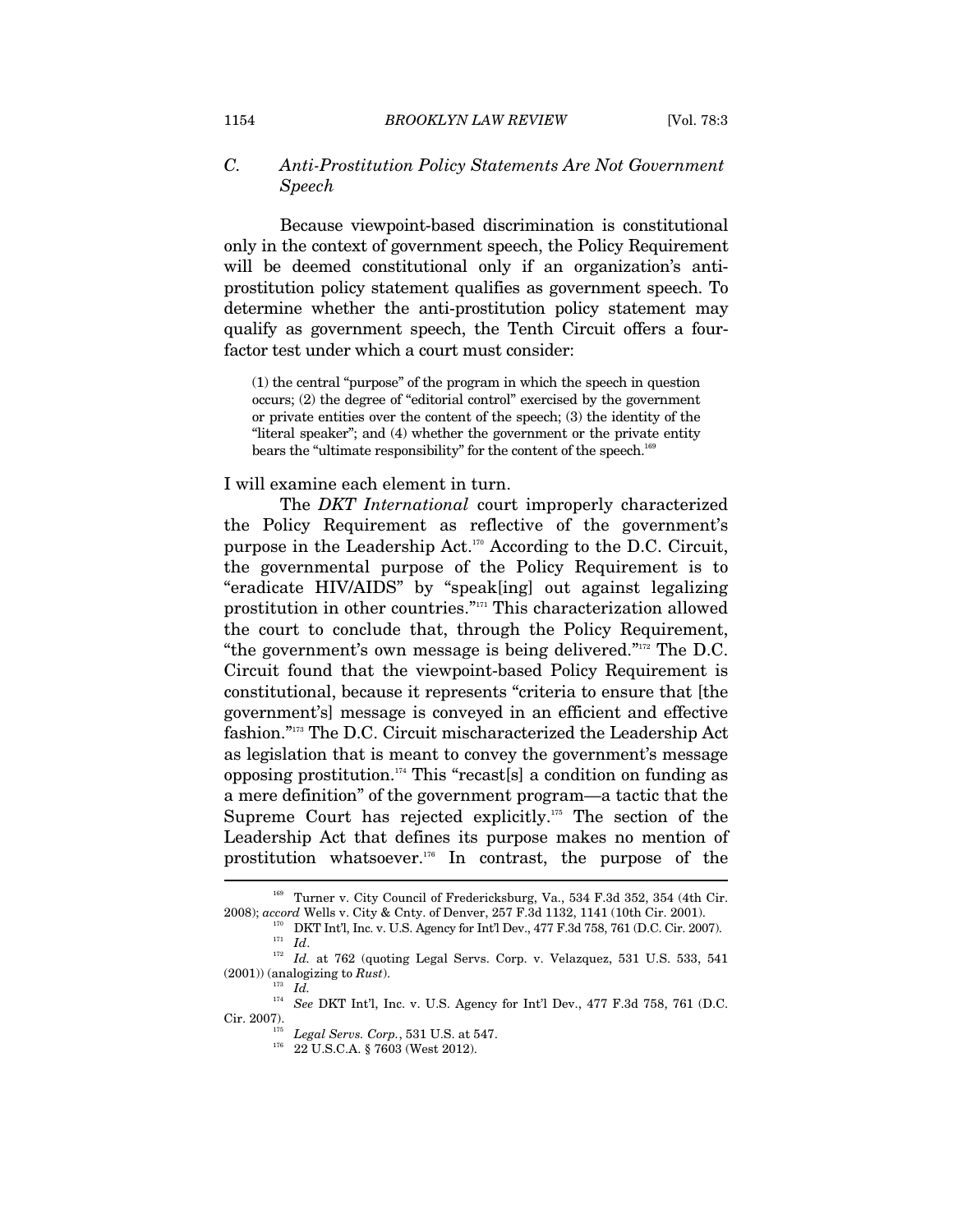Leadership Act and the NGO programs it funds is to strengthen U.S. leadership in the effort to eradicate HIV/AIDS, increase resources available to fight HIV/AIDS, and increase access to healthcare and treatments.<sup>177</sup>

The second element of the Tenth Circuit's government speech test, which evaluates the degree of editorial control exercised by the government or the private party, also supports a conclusion that the anti-prostitution policy statement is not government speech. The NGOs, not the government, maintained editorial control over the anti-prostitution policy statements. The Leadership Act does not dictate what the policy statements must say, and the regulations that HHS promulgated do not clarify the Policy Requirement's meaning.178 Unlike DKT International,<sup>179</sup> AOSI and Pathfinder each adopted their own individualized policy statements. AOSI's policy statement read:

AOSI and the Soros Foundation in Tajikistan and Kyrgyzstan believe that trafficking and sex work do harm both to the individuals directly involved and to others in various ways. AOSI and the Soros Foundations in Tajikistan and Kyrgyzstan do not promote or advocate such activities. Rather, our approach is to try to reduce the harms caused by disseminating credible information on questions such as the prevention of disease, and by providing direct public health assistance to vulnerable populations  $\dots$ 

#### Pathfinder's policy statement read:

In order to be eligible for federal funding for HIV/AIDS, Pathfinder opposes prostitution and sex trafficking because of the harm they cause primarily to women. Pathfinder's HIV/AIDS programs seek to promote effective ways to prevent the transmission of HIV/AIDS and to reduce the suffering caused by HIV/AIDS. In order to achieve these goals, Pathfinder works with, and provides assistance and support to and for, many vulnerable groups, including women who are commercial sex workers, who, if not effectively reached by HIV/AIDS programs, will suffer and can become drivers of the HIV/AIDS epidemic.<sup>181</sup>

Both the absence of regulatory guidance about the contents of the policy statement and the distinct statements adopted by AOSI and Pathfinder signal that the federal government did not exercise control over the editorial content of the policy statement. Similarly, under the third factor, it is clear that the

<sup>&</sup>lt;sup>177</sup> *Id.* See id. § 7631(f); 45 C.F.R. § 89.3 (2010).

<sup>&</sup>lt;sup>179</sup> *DKT Int'l*, 477 F.3d at 761.<br><sup>180</sup> Alliance for Open Soc'y Int'l, Inc. v. U.S. Agency for Int'l Dev., 430 F. Supp.

<sup>2</sup>d 222, 235 (S.D.N.Y. 2006) (citations omitted).  $Id.$  at 237.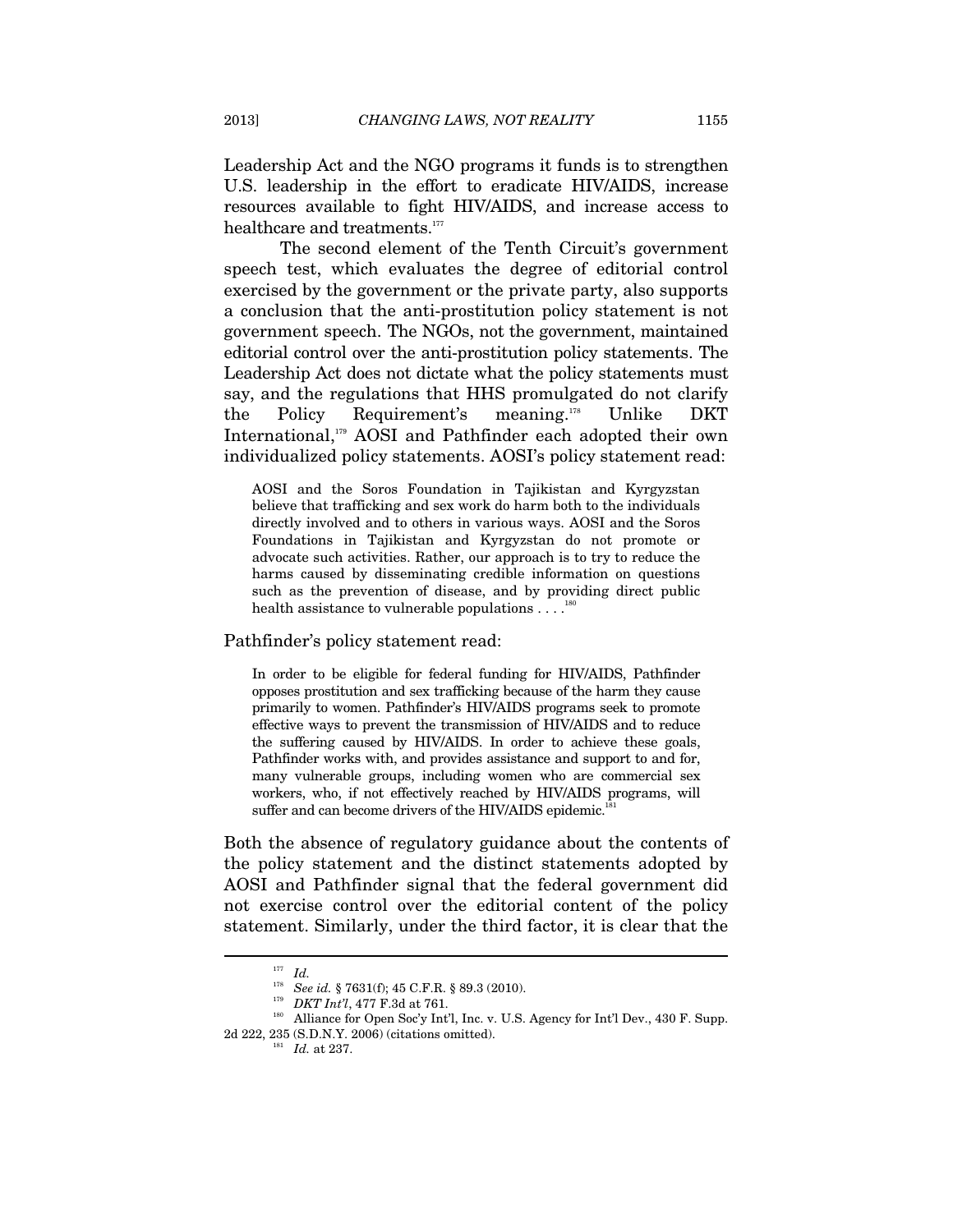anti-prostitution policy statements are not government speech. Indeed, the Leadership Act grantees published the policy statements in their capacity as private organizations, in order to retain their funding; the government was not the speaker behind the individual policy statements.

The fourth and final factor, which requires consideration of who bears the ultimate responsibility for the speech in question, also supports a finding that the antiprostitution policy statements do not qualify as government speech. The Tenth Circuit and Fourth Circuit cases, however, shed little light on how to best conduct this analysis. These cases provided rather clear facts that left little doubt that the speech in question was government speech.<sup>182</sup> While the government may contend that it bears the ultimate responsibility for any anti-prostitution policy statement because it provides funding for HIV/AIDS eradication programs, common sense indicates that the NGOs are ultimately accountable, because they must deal with the consequences of the policy statement. These consequences include ostracizing the vulnerable populations that they wish to serve or losing additional funding from private donors.

The dissent in *Wells v. City and County of Denver* advocated consideration of an additional factor in determining who bears the ultimate responsibility related to the policy statement: "who the listener believes to be the speaker."<sup>183</sup> In this case, the listener or reader would reasonably believe that the "speaker" for an anti-prostitution policy statement is the NGO that published the statement. For example, AOSI's policy statement made no reference to the fact that it published the policy statement solely to ensure retention of Leadership Act funding.184 Although Pathfinder did qualify its policy statement with the language "[i]n order to be eligible for federal funding for HIV/AIDS, Pathfinder opposes prostitution,"185 such a disclaimer does not negate the fact that in its own materials Pathfinder still took a public position opposing prostitution.  $\overline{a}$ 

 $182$  Turner v. City Council of Fredericksburg, Va., 534 F.3d 352, 354 (4th Cir. 2008) (finding that the government retained the ultimate responsibility for a prayer spoken by a City Councilman, in his capacity as a City Councilman, at the beginning of a City Council meeting); Wells v. City & Cnty. of Denver, 257 F.3d 1132, 1142 (10th Cir. 2001) (finding Denver retained ultimate responsibility over a Happy Holidays sign because it was created by the city of Denver, secured by the city of Denver, and surrounded by a fence erected by the city of Denver).<br><sup>183</sup> Wells, 257 F.3d at 1155.<br><sup>184</sup> See Alliance for Open Soc'y Int'l, 430 F. Supp. 2d at 235-37.<br><sup>185</sup> Id. at 237.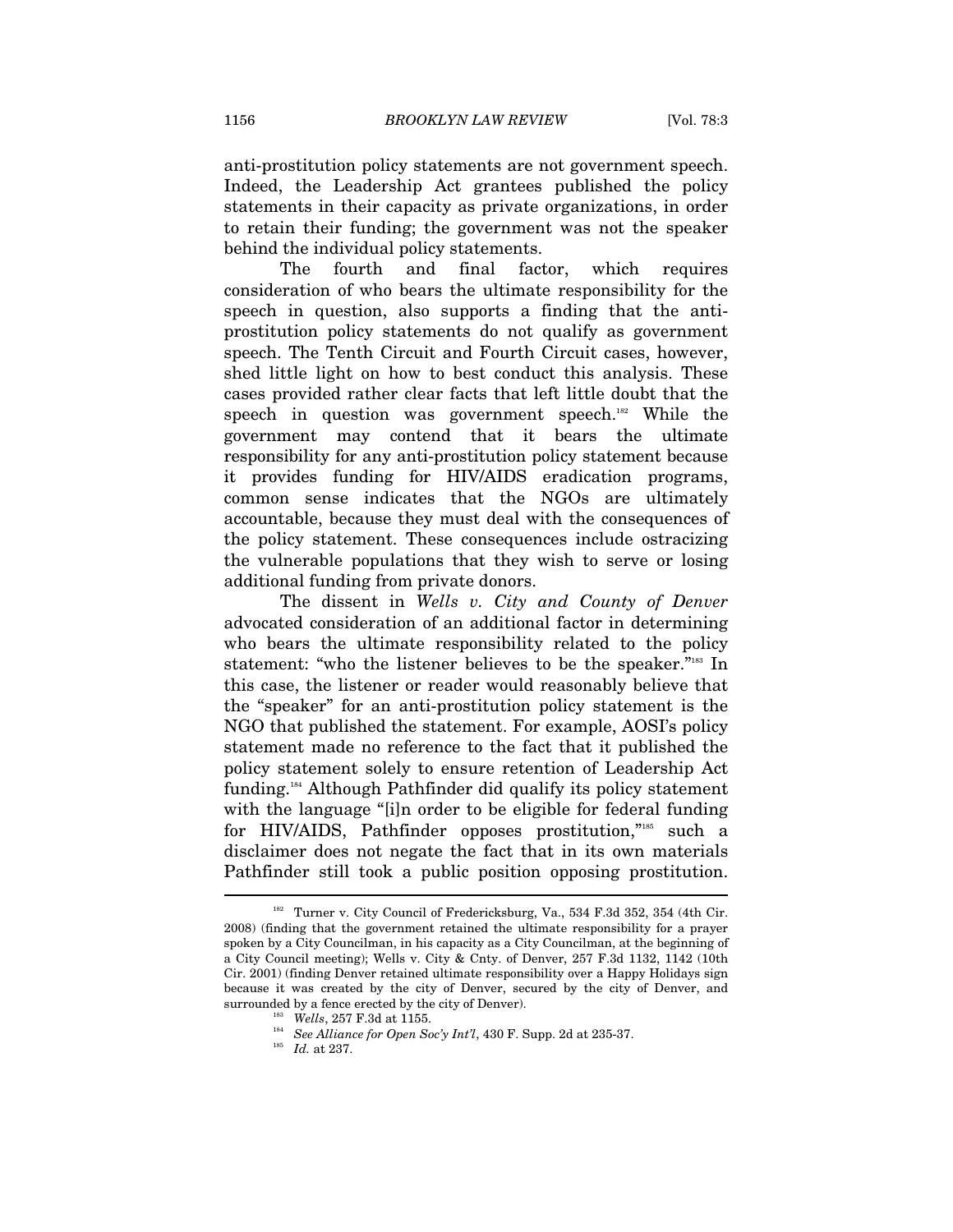Quite simply, there is no reason that a reader of an antiprostitution policy statement would believe that the government, rather than the NGO, is the true source of the anti-prostitution policy statement.

Professor Leslie Gielow Jacobs suggests that a deeper analysis is warranted in order to determine who bears ultimate responsibility for the speech in question, which she characterizes as "accountability."186 Jacobs argues that government speech will be illegitimate unless the government "adequately inform[s]" the public that that the government "is speaking through private speakers and provide ing the content" that is being expressed.<sup>187</sup> Jacobs assesses whether the government has adequately informed the public of its intent to speak by examining whether the government meets two requirements: (1) "general accountability" and (2) "specific accountability."188 The general accountability requirement asks whether the government authorized the speech in question "in a legitimate and publicly visible process,"189 such as valid enactment of a piece of legislation. This requirement is generally easy to satisfy, and because the Leadership Act constitutes a validly enacted piece of legislation, it meets this first requirement.

The specific accountability requirement is less easily satisfied, because it focuses on the audience's interpretation of the speech in question, rather than on the process through which the legislation was enacted.<sup>190</sup> Jacobs argues that when speech targets a specific population, "the government must make them reasonably aware . . . of the source of the communication and its content."191 For example, in *Rust*, the Court held that the structure of the preventative family planning program itself provided adequate notice to the public that doctors' silence pertaining to abortion reflected the program's intent—preventative family planning—not the doctors' personal beliefs.192 Jacobs contends, however, that such notice is insufficient, particularly when the audience members

<sup>&</sup>lt;sup>186</sup> Jacobs suggests consideration of three factors to determine whether or not speech qualifies as government speech: "accountability for speaking, identifiable message, and non-speech-suppressing impact." Leslie Gielow Jacobs, *Who's Talking? Disentangling Government and Private Speech*, 36 U. MICH. J.L. REFORM 35, 56 (2002).

<sup>187</sup> *Id.* at 57. 188 *Id.*

 $\frac{189}{190}$  *Id.* at 61 n.189.

<sup>&</sup>lt;sup>191</sup> *Id.* at 61.<br><sup>192</sup> Rust v. Sullivan, 500 U.S. 173, 200 (1991).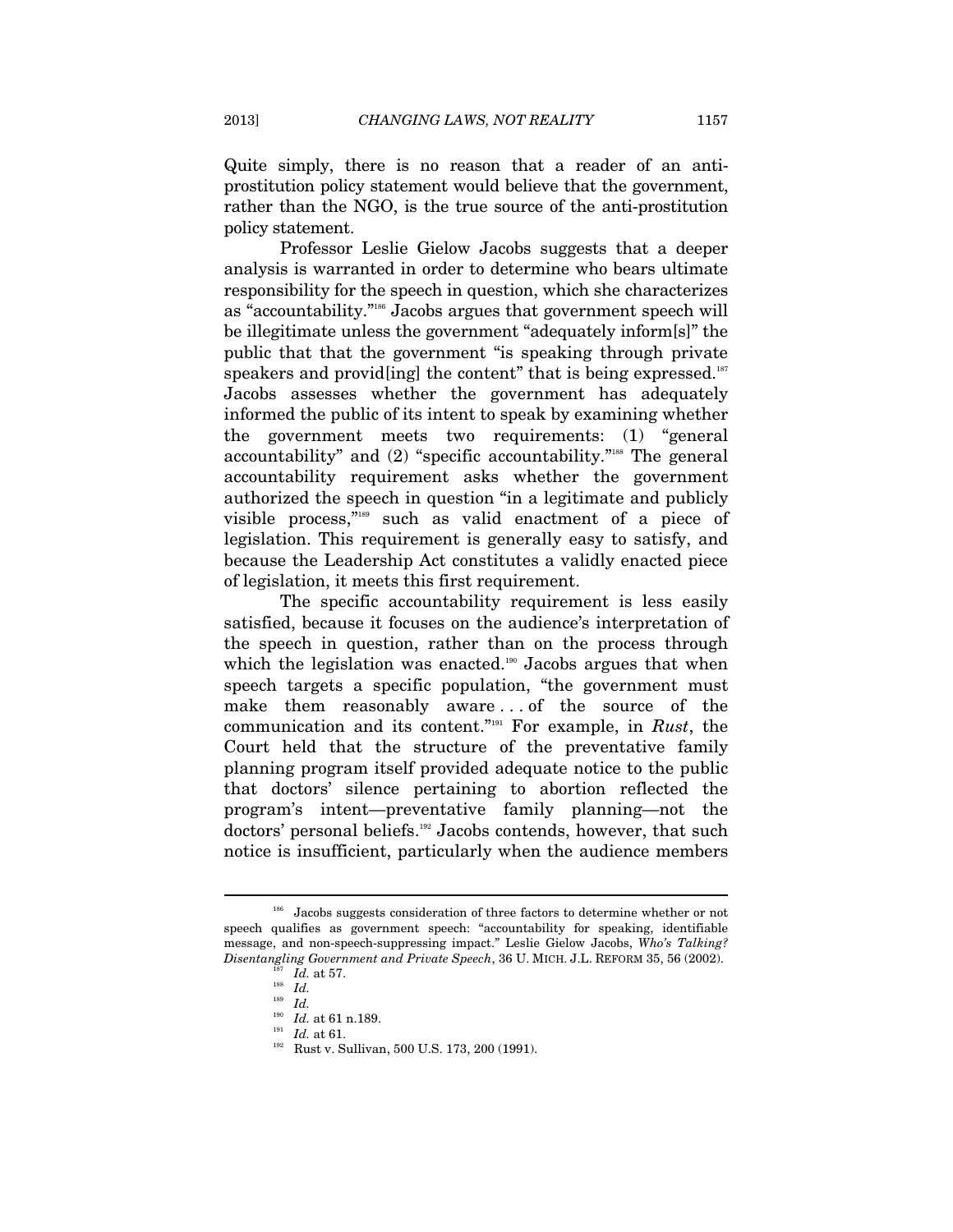are average individuals.193 Jacobs reasons that when the audience members lack legal training and no reason to believe that the message reflects a government message, "the government should be required to make clear to individual listeners that it is influencing the private speakers' message."<sup>194</sup>

The Policy Requirement has no provision to ensure that readers of an NGO's anti-prostitution policy statement are aware that it reflects a government message rather than the message of an NGO. Further, the "audience" in this case likely consists of sex workers, other NGOs, or potential donors. It is unlikely that these constituencies would presume the antiprostitution policy statement reflected anything other than the organization's own policy. Therefore, the government's failure to disclose its role in the promulgation of anti-prostitution policies does not meet Jacobs's specific accountability requirement.

Under Jacobs's accountability framework or the *Wells* dissent's additional factor of "who the listener believes to be the speaker,"<sup>195</sup> it is clear that NGOs, not the government, retain ultimate responsibility for the content of their anti-prostitution policy statements. In fact, a report authored by the Center for Public Health and Human Rights at Johns Hopkins University suggests that the Policy Requirement in several instances has already had negative implications for Leadership Act grantees.<sup>196</sup> Under both the four-factor test adopted by the circuit courts and additional frameworks that have been proposed, antiprostitution policy statements do not qualify as government speech. As a result, they are subject to regulation under the

<sup>193</sup> Jacobs makes a distinction between *Velazquez*, in which the judges were the audience (and lawyers' speech was restricted) and *Rust*, in which the audience was comprised of indigent patients seeking family planning advice and who likely had no

expertise in law. Jacobs, *supra* note 186, at 62.<br>
<sup>194</sup> *Id.* at 63.<br>
<sup>195</sup> Wells v. City & Cnty. of Denver, 257 F.3d 1132, 1155 (10th Cir. 2001).<br>
<sup>196</sup> Nicole Franck Masenior & Chris Beyrer, *The US Anti-Prostitution First Amendment Challenges and Public Health Priorities*, 4 PLOS MED. 1158, 1160 (2007). The Lotus Project was an initiative run by an organization who received Leadership Act funding from USAID. The Lotus Project, based in Cambodia, provided health services and skills training to sex workers. After a crackdown on brothels in the area changed the dynamics around sex work, sex workers (many of whom said they worked in the sex trade voluntarily) had restricted mobility and limited access to health care services. The Lotus Project was unable to respond effectively to the change in scenario—it feared that a response and delivery of health services per best practices would be interpreted to be promotion of prostitution and would result in a loss of funding. In the end, funding from USAID decreased and the Lotus Project eventually ceased operations. *Id.*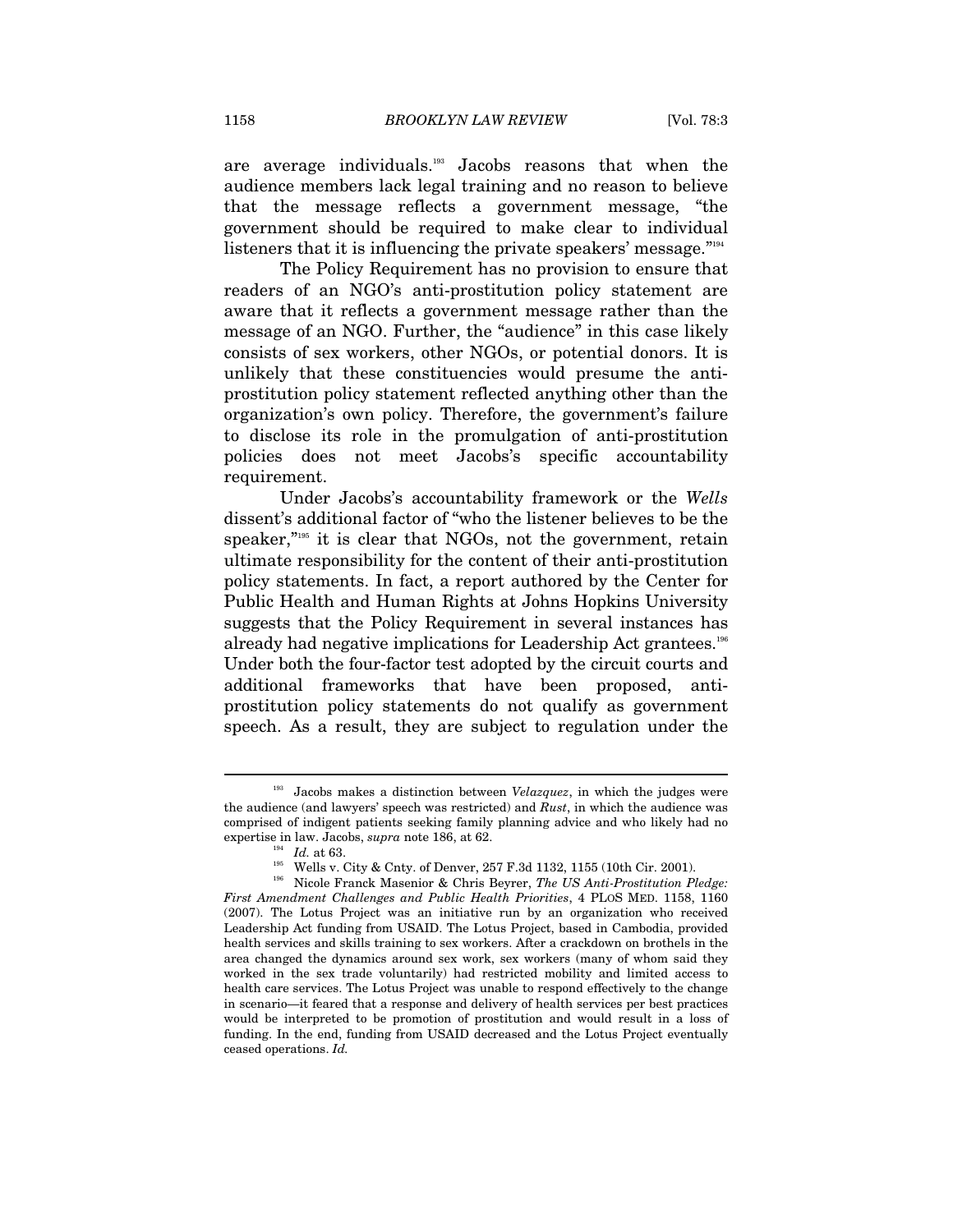First Amendment and, as discussed above, represent unconstitutional viewpoint-based discrimination.<sup>197</sup>

#### *D. The Policy Requirement and Its Policy Implications*

The international development community has protested the Policy Requirement since its inception. Although not all NGOs have filed suits like AOSI, Pathfinder, and DKT International, members of the international reproductive-health community stood in solidarity and voiced their displeasure with the Policy Requirement. In 2009, twenty-one NGOs sent a letter to HHS Secretary Kathleen Sebelius offering comments on the Policy Requirement.<sup>198</sup> In that letter, organizations such as CARE, the Guttmacher Institute, the International Women's Health Coalition, and Ipas-USA stated that the Policy Requirement undermines the true goal of the Leadership Act to reduce the spread of HIV/AIDS worldwide.<sup>199</sup> Importantly, the NGOs called attention to what in many ways is the crux of the HIV/AIDS pandemic: it "is *difficult*[ and] *complicated*."200

The Policy Requirement fails to appreciate the nuanced problem the HIV/AIDS pandemic presents and instead takes a dull knife to a multifaceted, amorphous problem that requires a scalpel. Prostitution is terrible. Many, if not most, women and girls enter into a life of prostitution against their will.<sup>201</sup> The goal of reducing prostitution and its negative consequences is a valid one, but it is neither the main goal of the Leadership Act nor one that will be achieved by forcing NGOs to adopt policy statements that ostracize and cast judgment on the women and girls who desperately need the services, programming, and support that NGOs provide around the world.

A representative from an NGO that was working to help Bangladeshi sex workers gain the right to wear shoes outside of brothels posed a simple question about the Policy Requirement: "How can we help these beaten down,

<sup>&</sup>lt;sup>197</sup> See supra Part III.B.<br><sup>198</sup> Letter from AIDS Foundation of Chicago et al., Comments on Office of Global Health Affairs; Regulation on the Organizational Integrity of Entities Implementing Leadership Act Programs and Activities, Notice of Proposed Rulemaking, to Kathleen Sebelius, Sec'y, U.S. Dep't of Health & Human Servs. (Nov. 23, 2009), *available at* http://www.brennancenter.org/page/-/Justice/AJLawsuits/20091223.Groups\_Comments.pdf.

<sup>&</sup>lt;sup>199</sup> *Id.* at 1.<br><sup>200</sup> *Id.* (emphasis added).<br><sup>201</sup> *See* KRISTOF & WUDUNN, *supra* note 1, at 3-46 (describing the process by which human trafficking operations smuggle girls across borders, deliver them to brothels and effectively doom them to a life of modern slavery).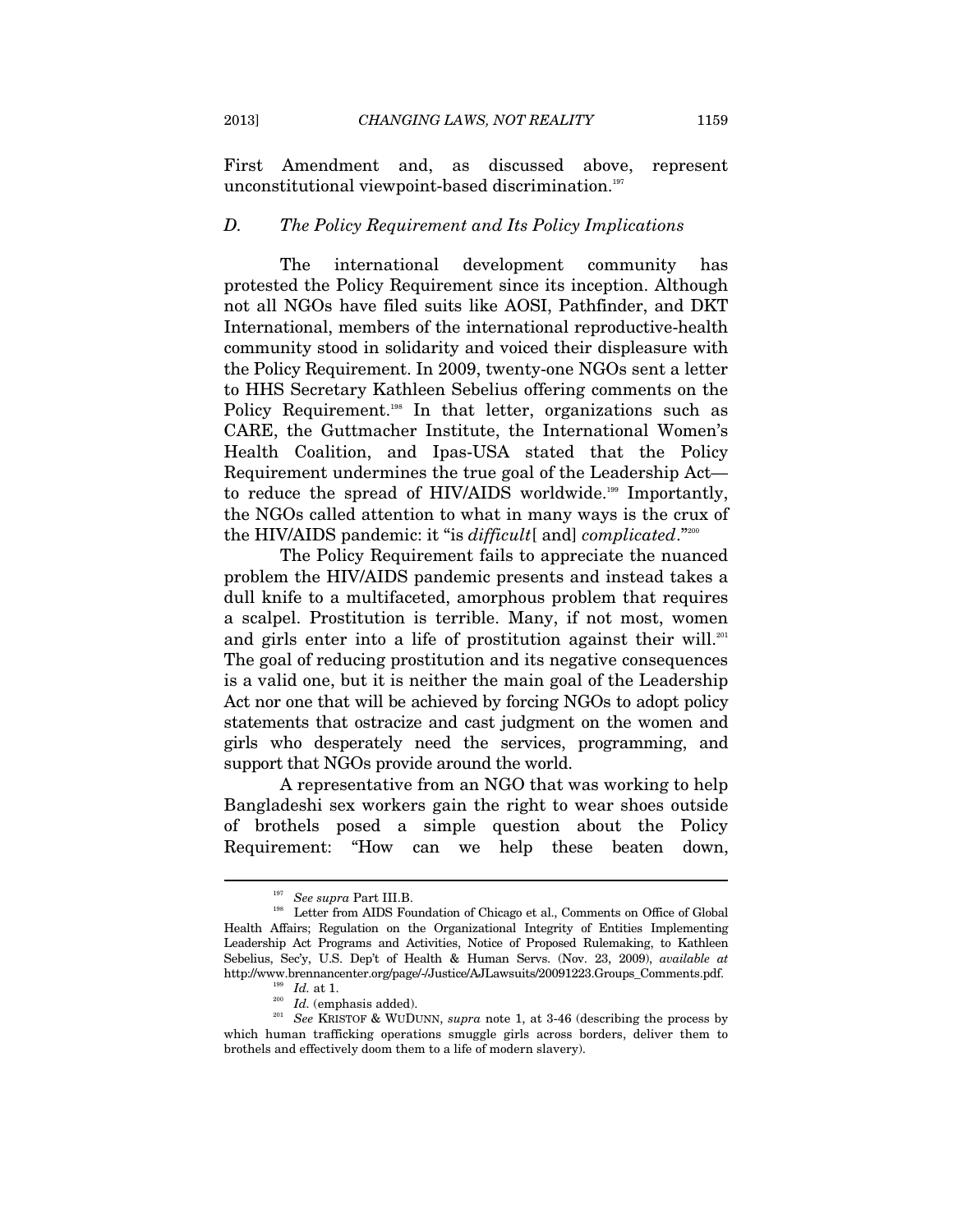marginalized women organize themselves to achieve such victories if we are publicly opposing what they do to earn money?"<sup>2020</sup> As it stands now, the Policy Requirement is a singleminded approach to a problem that requires comprehensive, holistic, and culturally sensitive responses, not only to the sex industry, but also to the other illicit industries that support it—such as the human trafficking industry. Holly Burkhalter, the former policy director of Physicians for Human Rights and its Health Action AIDS Campaign, noted that sound health policy requires several components.<sup>203</sup> First, a sound health policy requires efforts to assist and liberate women and girls engaged in the sex industry.<sup>204</sup> Second, it requires providing healthcare services and protection for women and girls who remain in the sex industry and who continue to need help.205

#### **CONCLUSION**

The Policy Requirement fails on many fronts. It fails to further the goal of the Leadership Act—the eradication of HIV/AIDS. It regulates speech in order to quash a viewpoint that favors actual, on-the-ground human rights and needs over sweeping judgments that carry no practicable effect. As a result, the Policy Requirement is unconstitutional viewpointbased discrimination that violates NGOs' rights under the First Amendment. The analysis put forth by the Second Circuit in *AOSI* properly characterizes the Policy Requirement as impermissible viewpoint-based discrimination. In contrast, the D.C. Circuit's characterization of the Policy Requirement as government speech misconstrues the central purpose of the Leadership Act, as well as the Policy Requirement's purpose within the Leadership Act as a whole.

The Supreme Court will soon decide on the constitutionality of the Policy Requirement, and I urge the Court to adopt the Second Circuit's reasoning. To do so would represent not only a logical extension of the Court's previous unconstitutional conditions and viewpoint-based discrimination jurisprudence, but it would also represent a strong policy

<sup>202</sup> Holly Burkhalter, *Better Health, Better Lives for Sex Workers*, WASH. POST, Dec. 8, 2003, at A25 (internal quotation marks omitted), *available at* 2003 WLNR 19309301.

 $\int_{204}^{203} \frac{Id}{Id}$ .

<sup>205</sup> *Id.*